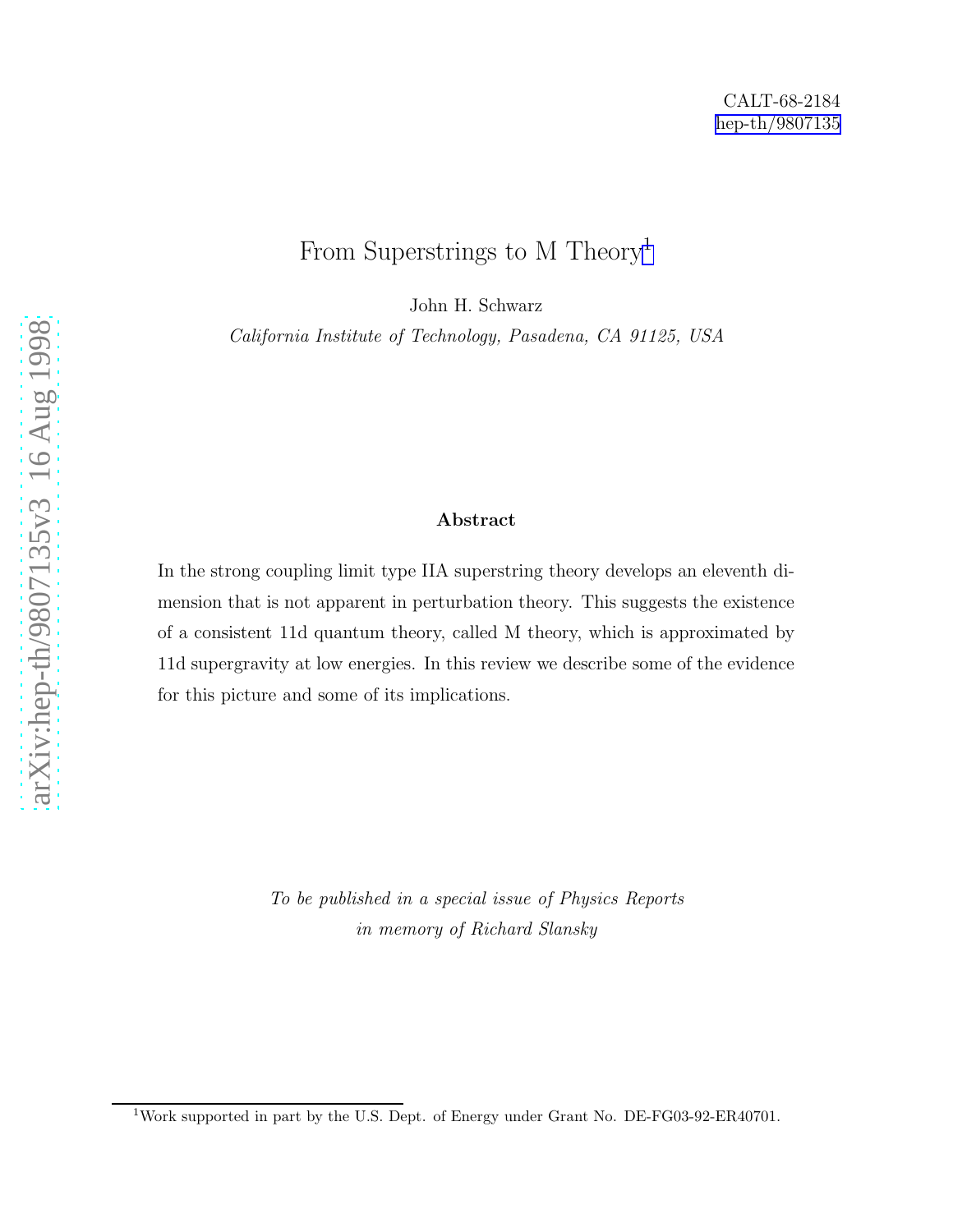### 1 Introduction

Superstring theory is currently undergoing a period of rapid development in which important advances in understanding are being achieved. The purpose of this review is to describe a portion of this story to physicists who are not already experts in this field.<sup>2</sup> The focus will be on explaining why there can be an eleven-dimensional vacuum, even though there are only ten dimensions in perturbative superstring theory. The nonperturbative extension of superstring theory that allows for an eleventh dimension has been named M theory. The letter M is intended to be flexible in its interpretation. It could stand for magic, mystery, or meta to reflect our current state of incomplete understanding. Those who think that twodimensional supermembranes (the M2-brane) are fundamental may regard M as standing for membrane. An approach called *Matrix theory* is another possibility. And, of course, some view M theory as the mother of all theories.

Superstring theory first achieved widespread acceptance during the *first superstring rev*olution in 1984-85. There were three main developments at this time. The first was the discovery of an anomaly cancellation mechanism [\[2\]](#page-18-0), which showed that supersymmetric gauge theories can be consistent in ten dimensions provided they are coupled to supergravity (as in type I superstring theory) and the gauge group is either  $SO(32)$  or  $E_8 \times E_8$ <sup>3</sup>. Any other group necessarily would give uncancelled gauge anomalies and hence inconsistency at the quantum level. The second development was the discovery of two new superstring theories—called heterotic string theories—with precisely these gauge groups [\[3](#page-18-0)]. The third development was the realization that the  $E_8 \times E_8$  heterotic string theory admits solutions in which six of the space dimensions form a Calabi–Yau space, and that this results in a 4d effective theory at low energies with many qualitatively realistic features [\[4](#page-18-0)]. Unfortunately, there are very many Calabi–Yau spaces and a whole range of additional choices that can be made (orbifolds, Wilson loops, etc.). Thus there is an enormous variety of possibilities, none of which stands out as particularly special.

In any case, after the first superstring revolution subsided, we had five distinct superstring theories with consistent weak coupling perturbation expansions, each in ten dimensions. Three of them, the type I theory and the two heterotic theories, have  $\mathcal{N}=1$  supersymmetry in the ten-dimensional sense. Since the minimal 10d spinor is simultaneously Majorana and

 ${}^{2}$ For a more detailed review see ref. [\[1](#page-17-0)].

<sup>&</sup>lt;sup>3</sup>A discussion with Richard Slansky helped to convince us that  $E_8 \times E_8$  would work.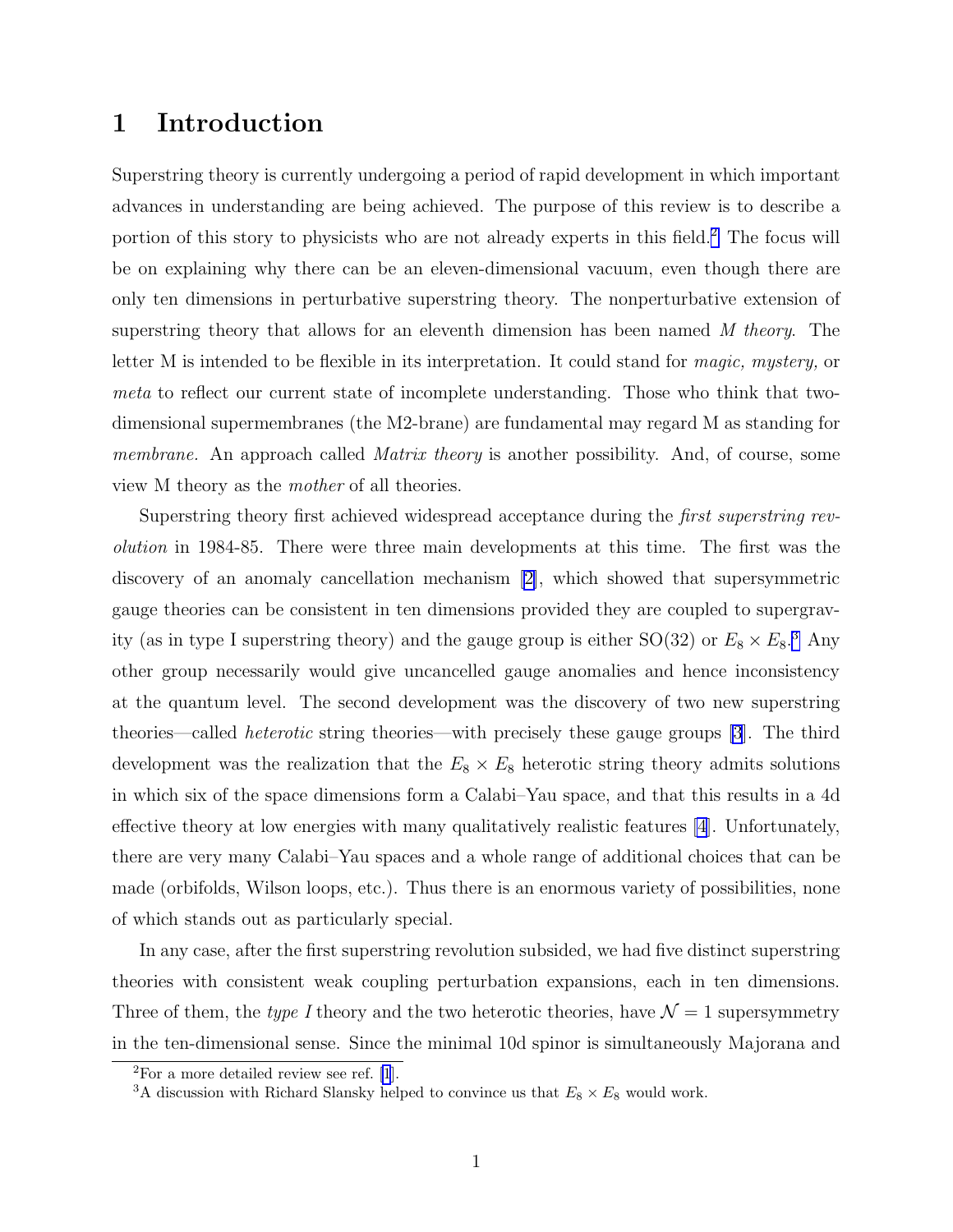<span id="page-2-0"></span>Weyl, this corresponds to 16 conserved supercharges. The other two theories, called type IIA and type IIB, have  $\mathcal{N} = 2$  supersymmetry (32 supercharges) [\[5](#page-18-0)]. In the IIA case the two spinors have opposite handedness so that the spectrum is left-right symmetric (nonchiral). In the IIB case the two spinors have the same handedness and the spectrum is chiral.

The understanding of these five superstring theories was developed in the ensuing years. In each case it became clear, and was largely proved, that there are consistent perturbation expansions of on-shell scattering amplitudes. In four of the five cases (heterotic and type II) the fundamental strings are oriented and unbreakable. As a result, these theories have particularly simple perturbation expansions. Specifically, there is a unique Feynman diagram at each order of the loop expansion. The Feynman diagrams depict string world sheets, and therefore they are two-dimensional surfaces. For these four theories the unique Lloop diagram is a closed orientable genus-L Riemann surface, which can be visualized as a sphere with L handles. External (incoming or outgoing) particles are represented by N points (or "punctures") on the Riemann surface. A given diagram represents a welldefined integral of dimension  $6L+2N-6$ . This integral has no ultraviolet divergences, even though the spectrum contains states of arbitrarily high spin (including a massless graviton). From the viewpoint of point-particle contributions, string and supersymmetry properties are responsible for incredible cancellations. Type I superstrings are unoriented and breakable. As a result, the perturbation expansion is more complicated for this theory, and the various world-sheet diagrams at a given order (determined by the Euler number) have to be combined properly to cancel divergences and anomalies [\[6\]](#page-18-0).

An important discovery that was made between the two superstring revolutions is called T duality [\[7\]](#page-18-0). This is a property of string theories that can be understood within the context of perturbation theory. (The discoveries associated with the second superstring revolution are mostly nonperturbative.) T duality shows that spacetime geometry, as probed by strings, has some surprising properties (sometimes referred to as *quantum geometry*). The basic idea can be illustrated by the simplest example. This entails considering one spatial dimension to form a circle (denoted  $S^1$ ). Then the ten-dimensional geometry is  $R^9 \times S^1$ . T duality identifies this string compactification with one of a second string theory also on  $R^9 \times S^1$ . However, if the radii of the circles in the two cases are denoted  $R_1$  and  $R_2$ , then

$$
R_1 R_2 = \alpha'.\tag{1}
$$

Here  $\alpha' = \ell_s^2$  is the universal Regge slope parameter, and  $\ell_s$  is the fundamental string length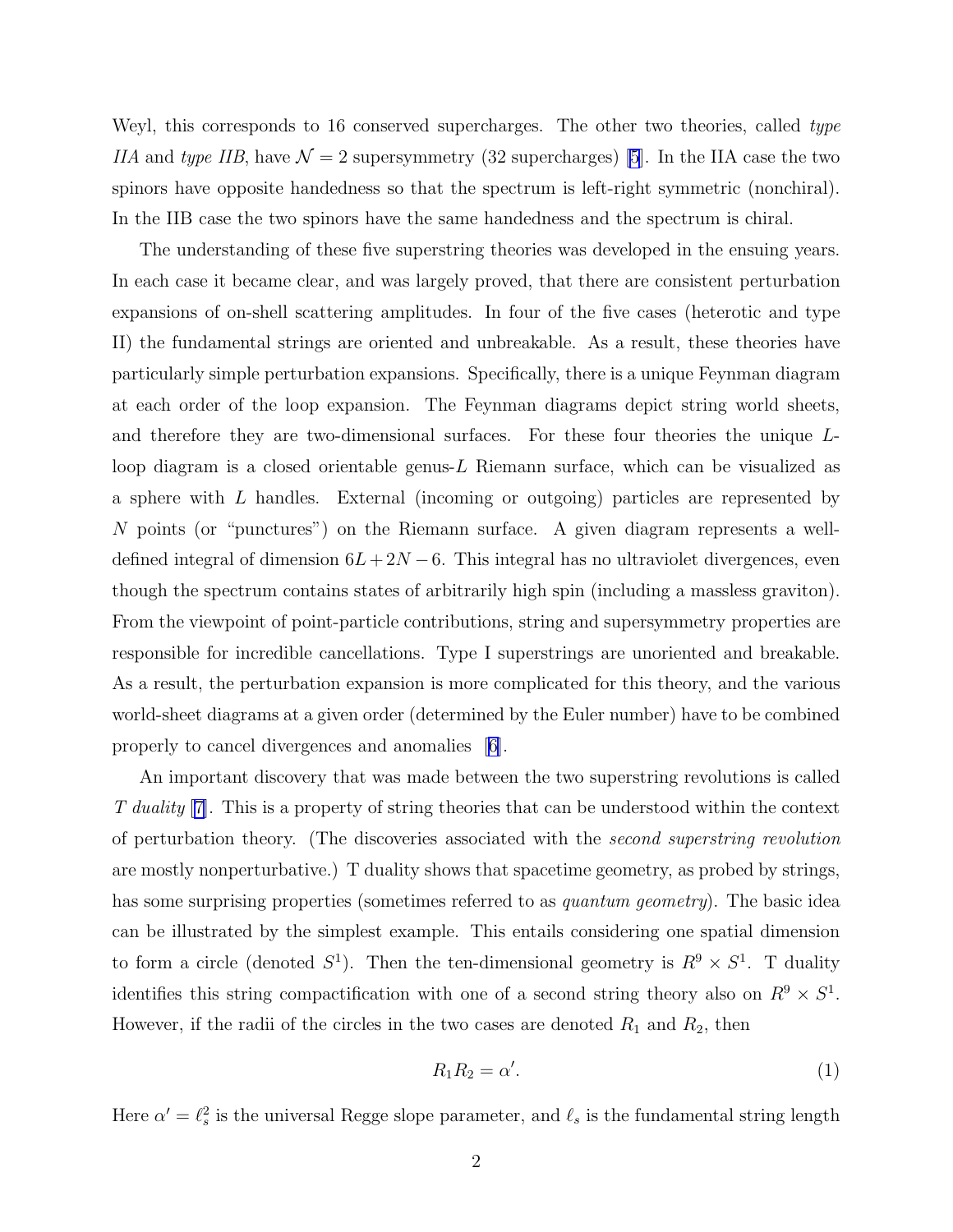scale (for both string theories). The tension of a fundamental string is given by

$$
T = 2\pi m_s^2 = \frac{1}{2\pi\alpha'},\tag{2}
$$

where we have introduced a fundamental string mass scale

$$
m_s = (2\pi \ell_s)^{-1}.\tag{3}
$$

Note that T duality implies that shrinking the circle to zero in one theory corresponds to decompactification of the dual theory. Compactification on a circle of radius  $R$  implies that momenta in that direction are quantized,  $p = n/R$ . (These are called Kaluza–Klein excitations.) These momenta appear as masses for states that are massless from the higherdimensional viewpoint. String theories also have a second class of excitations, called *winding* modes. Namely, a string wound m times around the circle has energy  $E = 2\pi R \cdot m \cdot T =$  $mR/\alpha'$ . Equation ([1\)](#page-2-0) shows that the winding modes and Kaluza–Klein excitations are interchanged under T duality.

What does T duality imply for our five superstring theories? The IIA and IIB theories are T dual  $|8|$ . So compactifying the nonchiral IIA theory on a circle of radius R and letting  $R \to 0$  gives the chiral IIB theory in ten dimensions! This means, in particular, that they should not be regarded as distinct theories. The radius  $R$  is actually a vev of a scalar field, which arises as an internal component of the 10d metric tensor. Thus the type IIA and type IIB theories in 10d are two limiting points in a continuous moduli space of quantum vacua. The two heterotic theories are also T dual, though there are technical details involving Wilson loops, which we will not explain here. T duality applied to the type I theory gives a dual description, which is sometimes called I'. The names IA and IB have also been introduced by some authors.

For the remainder of this paper, we will restrict attention to theories with maximal supersymmetry (32 conserved supercharges). This is sufficient to describe the basic ideas of M theory. Of course, it suppresses many fascinating and important issues and discoveries. In this way we will keep the presentation from becoming too long or too technical. The main focus will be to ask what happens when we go beyond perturbation theory and allow the coupling strength to become large in the type II theories. The answer in the IIA case, as we will see, is that another spatial dimension appears.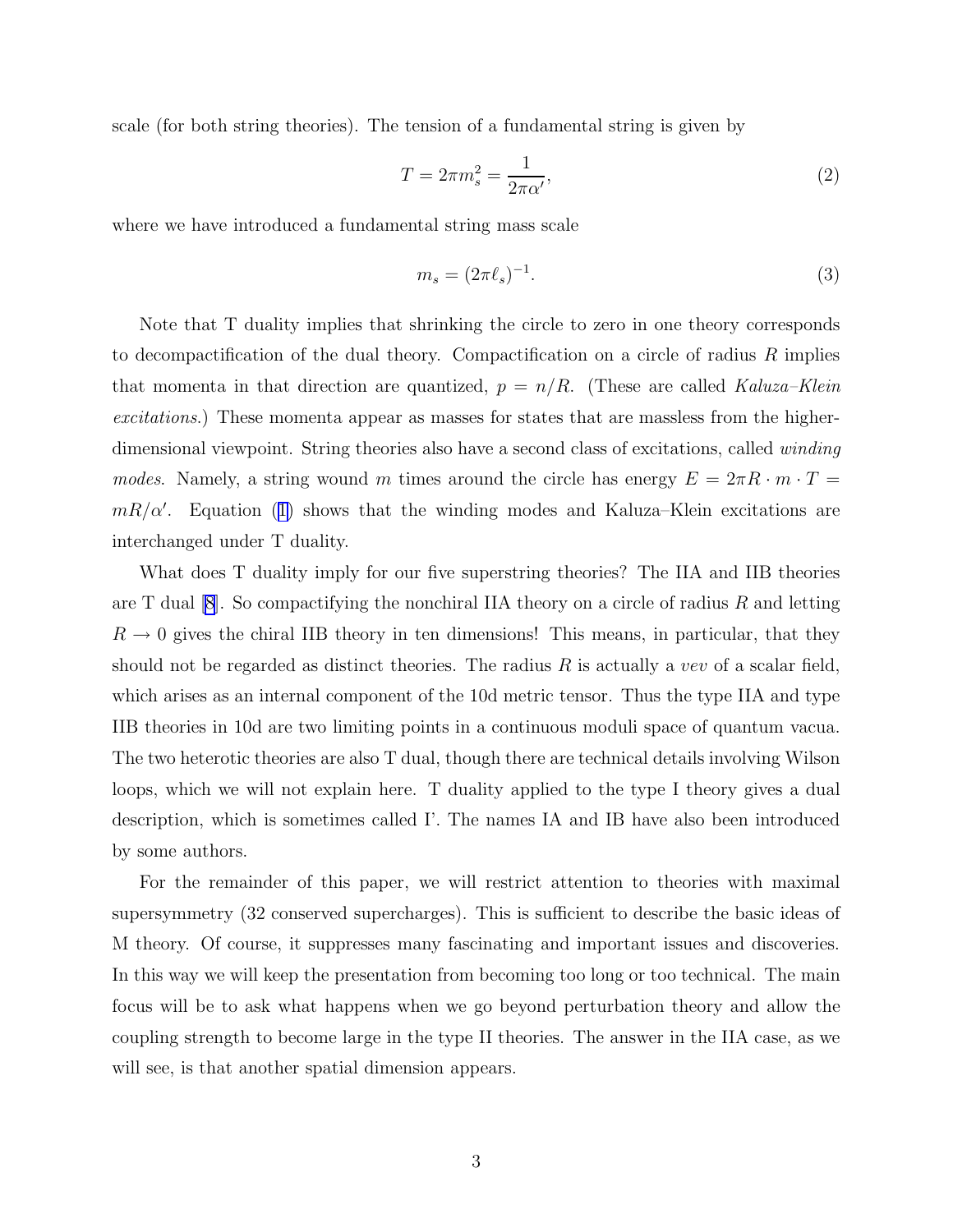#### 2 M Theory

In the 1970s and 1980s various supersymmetry and supergravity theories were constructed. (See[[9\]](#page-18-0), for example.) In particular, supersymmetry representation theory showed that ten is the largest spacetime dimension in which there can be a matter theory (with spins  $\leq 1$ ) in which supersymmetry is realized linearly. A realization of this is 10d super Yang–Mills theory, which has 16 supercharges [\[10](#page-18-0)]. This is a pretty  $(i.e.,$  very symmetrical) classical field theory, but at the quantum level it is both nonrenormalizable and anomalous for any nonabelian gauge group. However, as we indicated earlier, both problems can be overcome for suitable gauge groups (SO(32) or  $E_8 \times E_8$ ) when the Yang–Mills theory is embedded in a type I or heterotic string theory.

The largest possible spacetime dimension for a supergravity theory (with spins  $\leq 2$ ), on the other hand, is eleven. Eleven-dimensional supergravity, which has 32 conserved supercharges, was constructed 20 years ago[[11](#page-18-0)]. It has three kinds of fields—the graviton field (with 44 polarizations), the gravitino field (with 128 polarizations), and a three-index gauge field  $C_{\mu\nu\rho}$  (with 84 polarizations). These massless particles are referred to collectively as the supergraviton. 11d supergravity is also a pretty classical field theory, which has attracted a lot of attention over the years. It is not chiral, and therefore not subject to anomaly problems.<sup>4</sup> It is also nonrenormalizable, and thus it cannot be a fundamental theory. Though it is difficult to demonstrate explicitly that it is not finite as a result of "miraculous" cancellations, we now know that this is not the case. However, we now believe that it is a low-energy effective description of M theory, which is a well-defined quantum theory[[13](#page-18-0)]. This means, in particular, that higher dimension terms in the effective action for the supergravity fields have uniquely determined coefficients within the M theory setting, even though they are formally infinite (and hence undetermined) within the supergravity context.

Intriguing connections between type IIA string theory and 11d supergravity have been known for a long time. If one carries out dimensional reduction of 11d supergravity to 10d, one gets type IIA supergravity[[14](#page-18-0)]. Dimensional reduction can be viewed as a compactification on circle in which one drops all the Kaluza–Klein excitations. It is easy to show that this does not break any of the supersymmetries.

<sup>4</sup>Unless the spacetime has boundaries. The anomaly associated to a 10d boundary can be cancelled by introducing $E_8$  supersymmetric gauge theory on the boundary [[12\]](#page-18-0).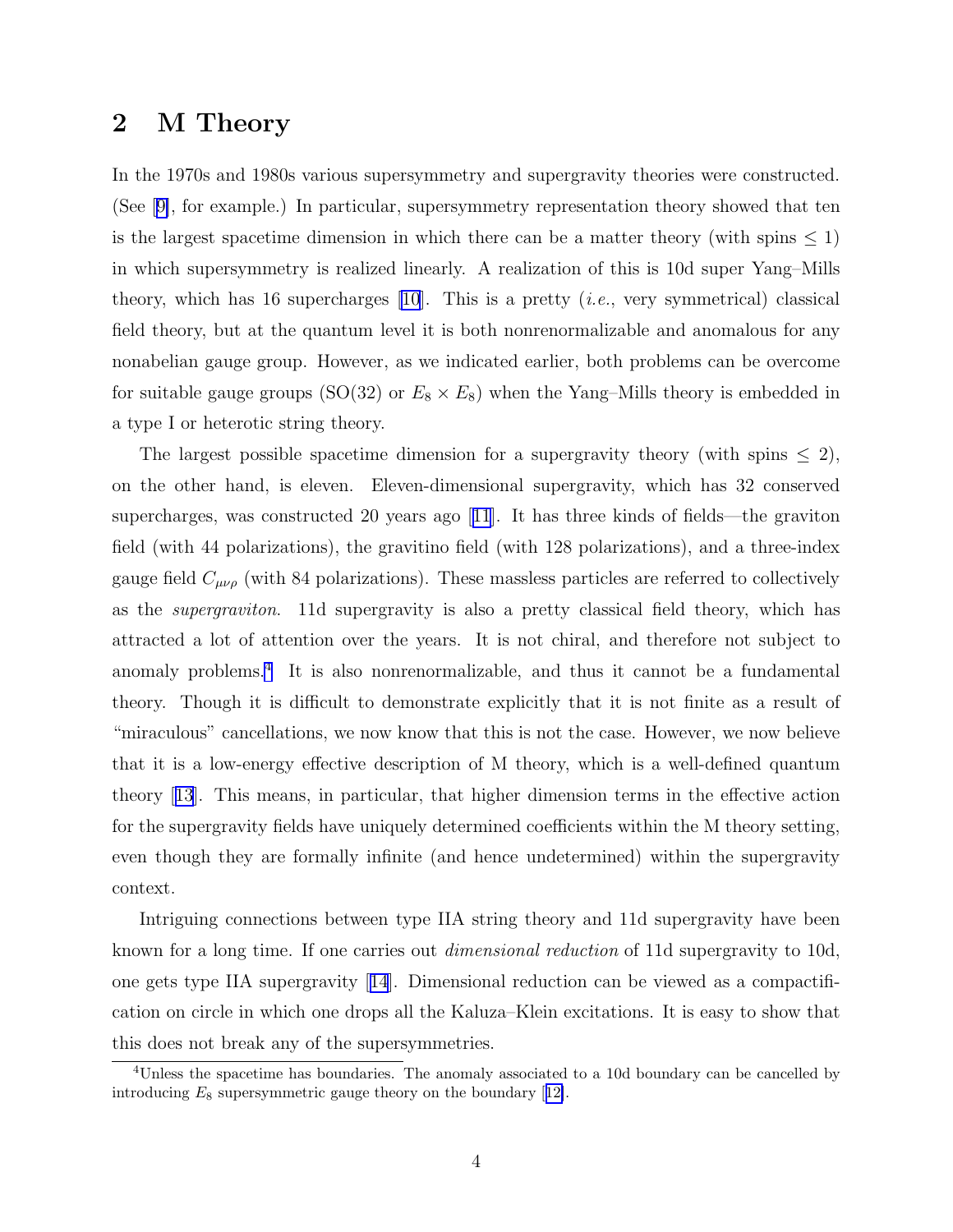<span id="page-5-0"></span>The field equations of 11d supergravity admit a solution that describes a supermembrane. In other words, this solution has the property that the energy density is concentrated on a two-dimensional surface. A 3d world-volume description of the dynamics of this supermembrane, quite analogous to the 2d world volume actions of superstrings, has been constructed[[15](#page-18-0)]. The authors suggested that a consistent 11d quantum theory might be defined in terms of this membrane, in analogy to string theories in ten dimensions.<sup>5</sup> Another striking result was the discovery of double dimensional reduction[[16](#page-18-0)]. This is a dimensional reduction in which one compactifies on a circle, wraps one dimension of the membrane around the circle and drops all Kaluza–Klein excitations for both the spacetime theory and the world-volume theory. The remarkable fact is that this gives the (previously known) type IIA superstring world-volume action [\[17\]](#page-18-0).

For many years these facts remained unexplained curiosities until they were reconsidered by Townsend [\[18](#page-19-0)] and by Witten [\[13\]](#page-18-0). The conclusion is that type IIA superstring theory really does have a circular 11th dimension in addition to the previously known ten spacetime dimensions. This fact was not recognized earlier because the appearance of the 11th dimension is a nonperturbative phenomenon, not visible in perturbation theory.

To explain the relation between M theory and type IIA string theory, a good approach is to identify the parameters that characterize each of them and to explain how they are related. Eleven-dimensional supergravity (and hence M theory, too) has no dimensionless parameters. As we have seen, there are no massless scalar fields, whose vevs could give parameters. The only parameter is the 11d Newton constant, which raised to a suitable power  $(-1/9)$ , gives the 11d Planck mass  $m_p$ . When M theory is compactified on a circle (so that the spacetime geometry is  $R^{10} \times S^1$  another parameter is the radius R of the circle.

Now consider the parameters of type IIA superstring theory. They are the string mass scale  $m_s$ , introduced earlier, and the dimensionless string coupling constant  $g_s$ . An important fact about all five superstring theories is that the coupling constant is not an arbitrary parameter. Rather, it is a dynamically determined vev of a scalar field, the dilaton, which is a supersymmetry partner of the graviton. With the usual conventions, one has  $g_s = \langle e^{\phi} \rangle$ .

We can identify compactified M theory with type IIA superstring theory by making the following correspondences:

$$
m_s^2 = 2\pi R m_p^3 \tag{4}
$$

<sup>5</sup>Most experts now believe that M theory cannot be defined as a supermembrane theory.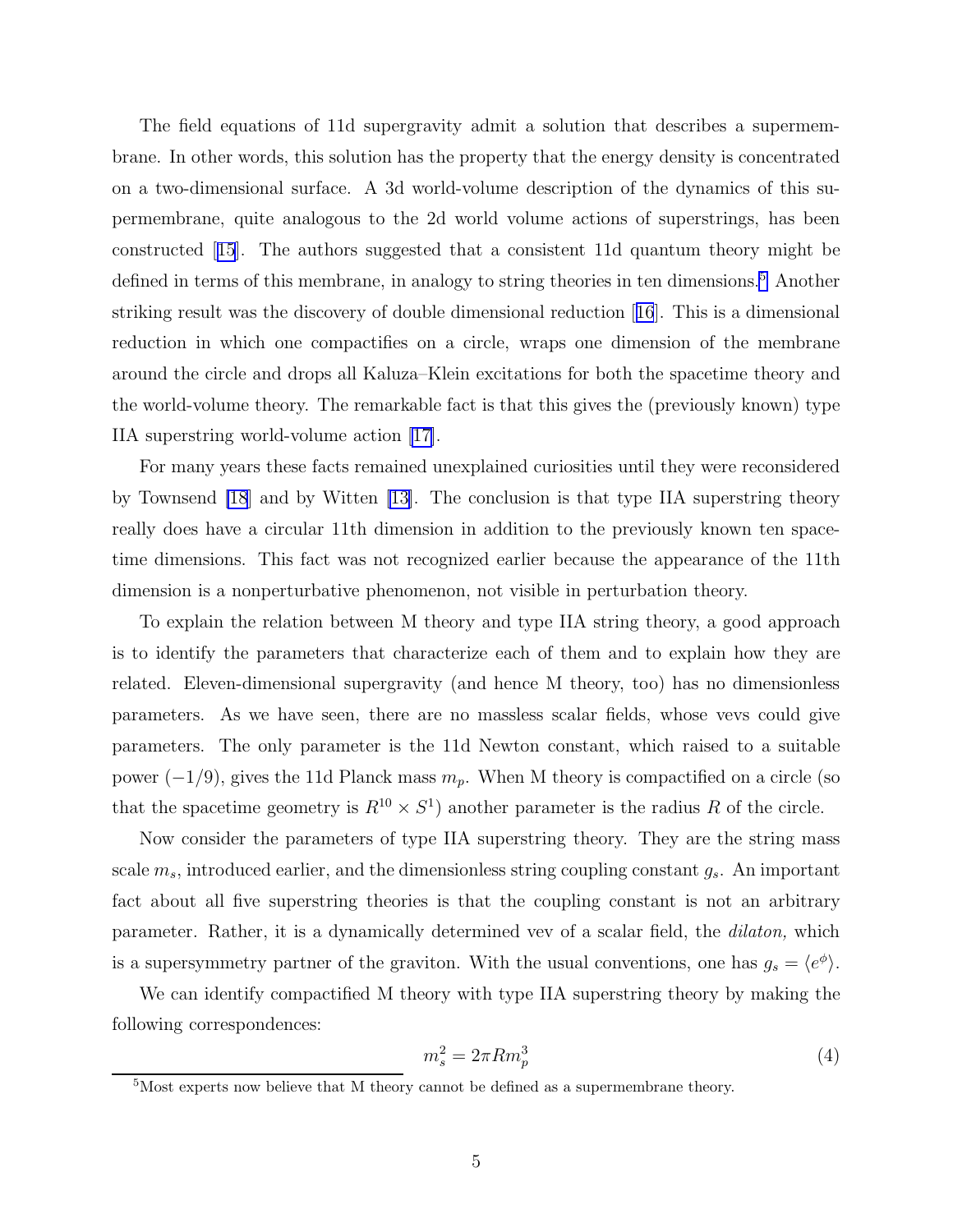$$
g_s = 2\pi R m_s. \tag{5}
$$

<span id="page-6-0"></span>Using these one can derive other equivalent relations, such as

$$
g_s = (2\pi R m_p)^{3/2} \tag{6}
$$

$$
m_s = g_s^{1/3} m_p. \tag{7}
$$

The latter implies that the 11d Planck length is shorter than the string length scale at weak coupling by a factor of  $(g_s)^{1/3}$ .

Conventional string perturbation theory is an expansion in powers of  $g_s$  at fixed  $m_s$ . Equation (5) shows that this is equivalent to an expansion about  $R = 0$ . In particular, the strong coupling limit of type IIA superstring theory corresponds to decompactification of the eleventh dimension, so in a sense M theory is type IIA string theory at infinite coupling.<sup>6</sup> This explains why the eleventh dimension was not discovered in studies of string perturbation theory.

These relations encode some interesting facts. The fact relevant to eq. [\(4](#page-5-0)) concerns the interpretation of the fundamental type IIA string. Earlier we discussed the old notion of double dimensional reduction, which allowed one to derive the IIA superstring world-sheet action from the 11d supermembrane (or M2-brane) world-volume action. Now we can make a stronger statement: The fundamental IIA string actually is an M2-brane of M theory with one of its dimensions wrapped around the circular spatial dimension. No truncation to zero modes is required. Denoting the string and membrane tensions (energy per unit volume) by  $T_{F1}$  and  $T_{M2}$ , one deduces that

$$
T_{F1} = 2\pi RT_{M2}.\tag{8}
$$

However,  $T_{F1} = 2\pi m_s^2$  and  $T_{M2} = 2\pi m_p^3$ . Combining these relations gives eq. [\(4](#page-5-0)).

Type II superstring theories contain a variety of p-brane solutions that preserve half of the 32 supersymmetries. These are solutions in which the energy is concentrated on a  $p$ dimensional spatial hypersurface. (The world volume has  $p+1$  dimensions.) The corresponding solutions of supergravity theories were constructed by Horowitz and Strominger[[19\]](#page-19-0). A large class of these p-brane excitations are called D-branes (or Dp-branes when we want to specify the dimension), whose tensions are given by [\[20\]](#page-19-0)

$$
T_{Dp} = 2\pi m_s^{p+1} / g_s. \tag{9}
$$

<sup>&</sup>lt;sup>6</sup>The $E_8 \times E_8$  heterotic string theory is also eleven-dimensional at strong coupling [[12\]](#page-18-0).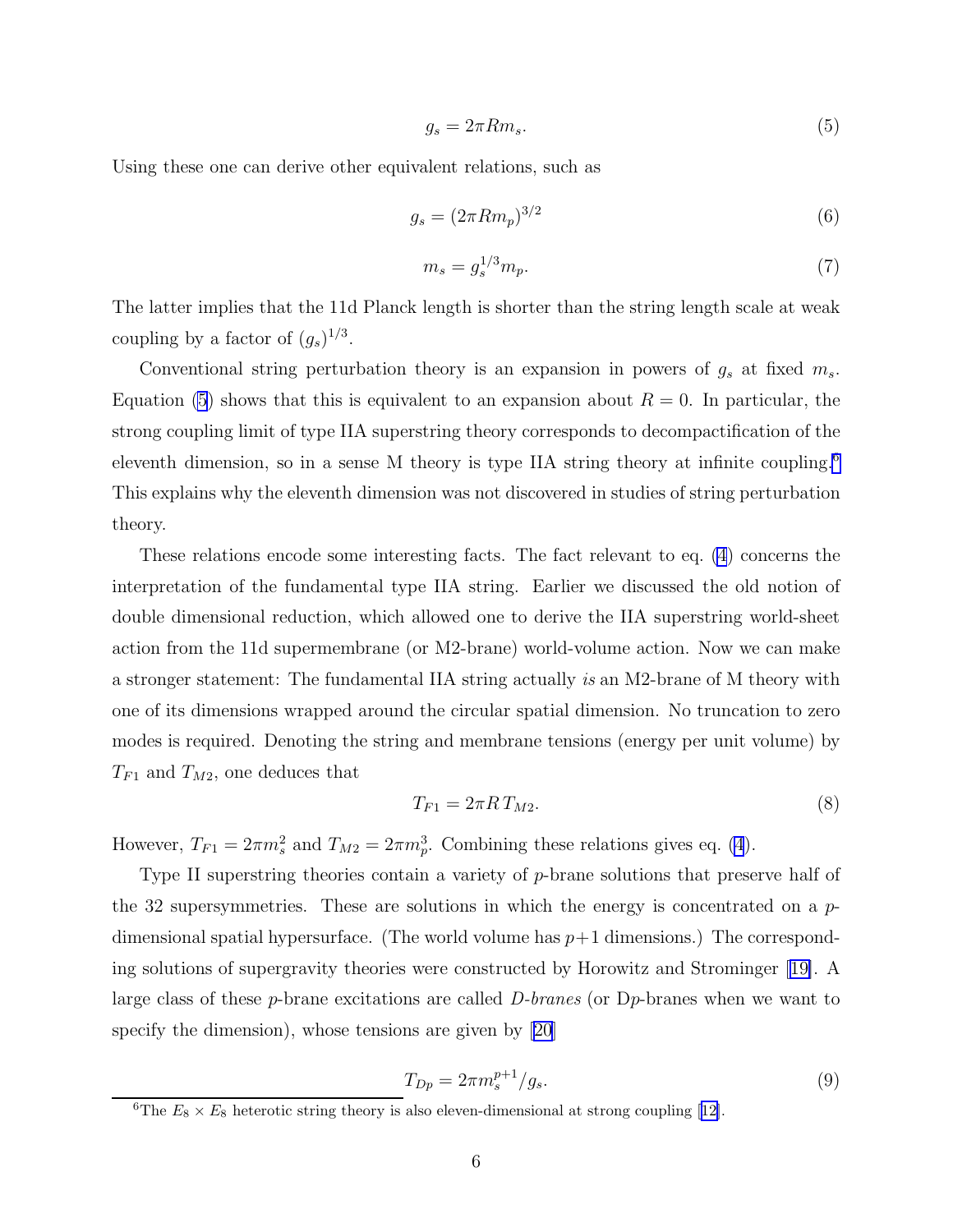This dependence on the coupling constant is one of the characteristic features of a D-brane. It is to be contrasted with the more familiar  $g^{-2}$  dependence of soliton masses (e.g., the 't Hooft–Polyakov monopole). Another characteristic feature of D-branes is that they carry a charge that couples to a gauge field in the RR sector of the theory. (Such fields can be described as bispinors.) The particular RR gauge fields that occur imply that even values of p occur in the IIA theory and odd values in the IIB theory.

In particular, the D2-brane of the type IIA theory corresponds to our friend the supermembrane of M theory, but now in a background geometry in which one of the transverse dimensions is a circle. The tensions check, because (using eqs. ([4\)](#page-5-0) and [\(5](#page-6-0)))

$$
T_{D2} = 2\pi m_s^3 / g_s = 2\pi m_p^3 = T_{M2}.
$$
\n(10)

The mass of the first Kaluza–Klein excitation of the 11d supergraviton is  $1/R$ . Using eq. [\(5](#page-6-0)), we see that this can be identified with the D0-brane. More identifications of this type arise when we consider the magnetic dual of the M theory supermembrane. This turns out to be a five-brane, called the M5-brane.<sup>7</sup> Its tension is  $T_{M5} = 2\pi m_p^6$ . Wrapping one of its dimensions around the circle gives the D4-brane, with tension

$$
T_{D4} = 2\pi R T_{M5} = 2\pi m_s^5 / g_s. \tag{11}
$$

If, on the other hand, the M5-frame is not wrapped around the circle, one obtains the NS5-brane of the IIA theory with tension

$$
T_{NS5} = T_{M5} = 2\pi m_s^6 / g_s^2. \tag{12}
$$

This 5-brane, which is the magnetic dual of the fundamental IIA string, exhibits the conventional  $g^{-2}$  solitonic dependence.

To summarize, type IIA superstring theory is M theory compactified on a circle of radius  $R = g_s \ell_s$ . M theory is believed to be a well-defined quantum theory in 11d, which is approximated at low energy by 11d supergravity. Its excitations are the massless supergraviton, the M2-brane, and the M5-brane. These account both for the (perturbative) fundamental string of the IIA theory and for many of its nonperturbative excitations. The identities that we have presented here are exact, because they are protected by supersymmetry.

<sup>&</sup>lt;sup>7</sup>In general, the magnetic dual of a *p*-brane in *d* dimensions is a  $(d - p - 4)$ -brane.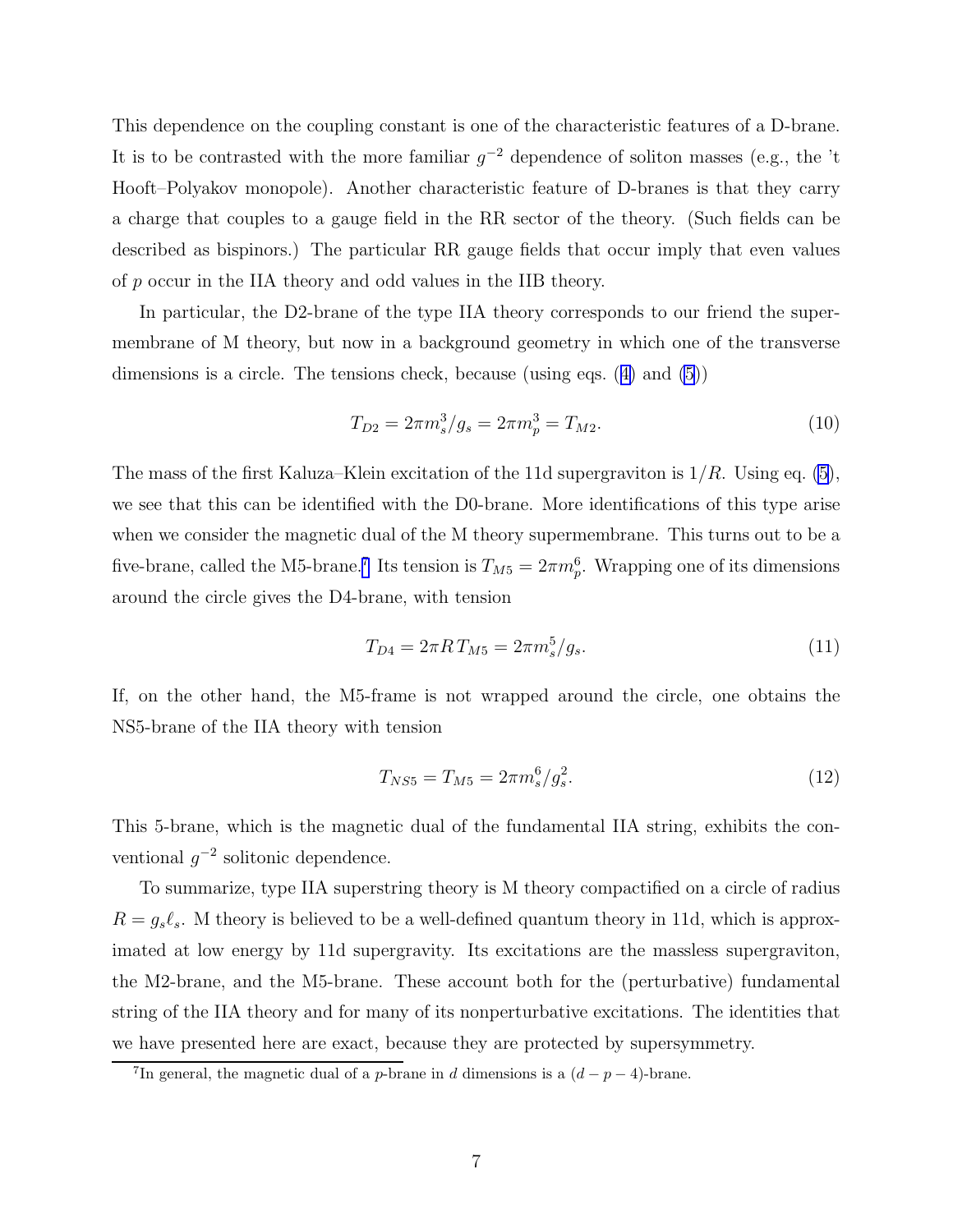#### 3 Type IIB Superstring Theory

In the previous section we discussed type IIA superstring theory and its relationship to eleven-dimensional M theory. In this section we consider type IIB superstring theory, which is the other maximally supersymmetric string theory with 32 conserved supercharges. It is also 10-dimensional, but unlike the IIA theory its two supercharges have the same handedness. Since the spectrum contains massless chiral fields, one should check whether there are anomalies that break the gauge invariances—general coordinate invariance, local Lorentz invariance, and local supersymmetry. In fact, the UV finiteness of the string theory Feynman diagrams (and associated *modular invariance*) ensures that all anomalies must cancel. This was verified also from a field theory viewpoint [\[21](#page-19-0)].

The low-energy effective theory that approximates type IIB superstring theory is type IIB supergravity [\[5](#page-18-0), [22](#page-19-0)], just as 11d supergravity approximates M theory. In each case the supergravity theory is only well-defined as a classical field theory, but still it can teach us a lot. For example, it can be used to construct p-brane solutions and compute their tensions. Even though such solutions themselves are only approximate, supersymmetry considerations ensure that their tensions, which are related to the kinds of charges they carry, are exact.

Another significant fact about type IIB supergravity is that it possesses a global  $SL(2, R)$ symmetry. It is instructive to consider the bosonic spectrum and its  $SL(2, R)$  transformation properties. There are two scalar fields—the dilation  $\phi$  and an *axion*  $\chi$ , which are conveniently combined in a complex field

$$
\rho = \chi + ie^{-\phi}.\tag{13}
$$

The  $SL(2, R)$  symmetry transforms this field nonlinearly:

$$
\rho \to \frac{a\rho + b}{c\rho + d},\tag{14}
$$

where a, b, c, d are real numbers satisfying  $ad - bc = 1$ . However, in the quantum string theorythis symmetry is broken to the discrete subgroup  $SL(2, Z)$  [[23](#page-19-0)], which means that a, b, c, d are restricted to be integers. Defining the vev of the  $\rho$  field to be

$$
\langle \rho \rangle = \frac{\theta}{2\pi} + \frac{i}{g_s},\tag{15}
$$

the  $SL(2, Z)$  symmetry transformation  $\rho \to \rho + 1$  implies that  $\theta$  is an angular coordinate. More significantly, in the special case  $\theta = 0$ , the symmetry transformation  $\rho \to -1/\rho$  takes  $g_s \to 1/g_s$ . This symmetry, called S duality, implies that the theory with coupling constant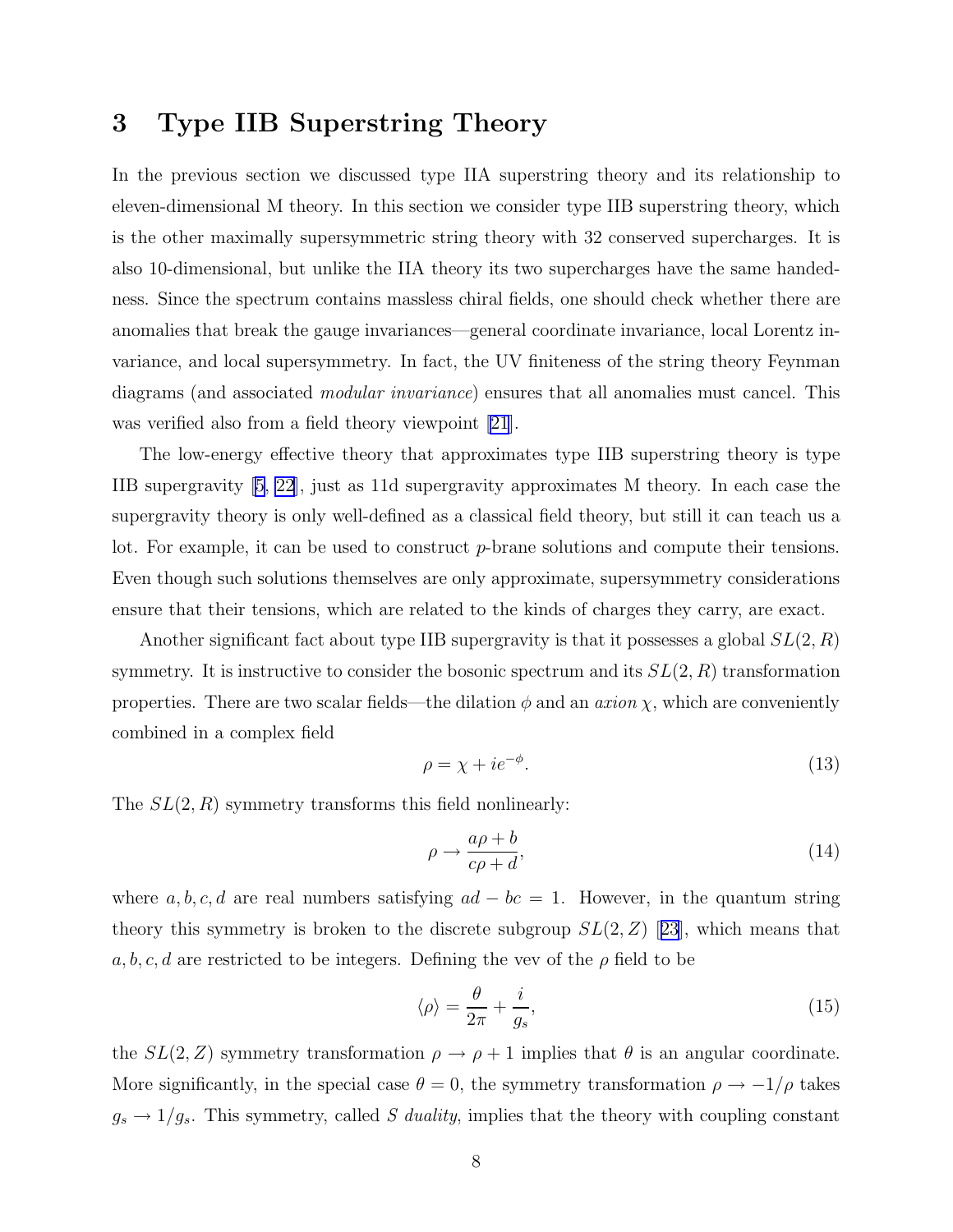$g_s$  is equivalent to coupling constant  $1/g_s$ , so that the weak coupling expansion and the strong coupling expansion are identical!

The bosonic spectrum also contains a pair of two-form potentials  $B_{\mu\nu}^{(1)}$  and  $B_{\mu\nu}^{(2)}$ , which transform as a doublet under  $SL(2, R)$  or  $SL(2, Z)$ . In particular, the S duality transformation  $\rho \rightarrow -1/\rho$  interchanges them. The remaining bosonic fields are the graviton and a four-form potential  $C_{\mu\nu\rho\lambda}$ , with a self-dual field strength. They are invariant under  $SL(2)$ .

In the introductory section we indicated that the type IIA and type IIB superstring theories are T dual, meaning that if they are compactified on circles of radii  $R_A$  and  $R_B$ one obtains equivalent theories for the identification  $R_A R_B = \ell_s^2$ . Moreover, in sect. 2 we saw that the type IIA theory is actually M theory compactified on a circle. The latter fact encodes nonperturbative information. It turns out to be very useful to combine these two facts and to consider the duality between M theory compactified on a torus  $(R^9 \times T^2)$  and type IIB superstring theory compactified on a circle  $(R^9 \times S^1)$ .

Recall that a torus can be described as the complex plane modded out by the equivalence relations  $z \sim z + w_1$  and  $z \sim z + w_2$ . Up to conformal equivalence, the periods can be taken to be 1 and  $\tau$ , with Im  $\tau > 0$ . However, in this characterization  $\tau$  and  $\tau' = (a\tau + b)/(c\tau + d)$ , where  $a, b, c, d$  are integers satisfying  $ad - bc = 1$ , describe equivalent tori. Thus a torus is characterized by a modular parameter  $\tau$  and an  $SL(2, Z)$  modular group. The natural, and correct, conjecture at this point is that one should identify the modular parameter  $\tau$  of the M theory torus with the parameter  $\rho$  that characterizes the type IIB vacuum [\[24](#page-19-0), [25\]](#page-19-0)! Then the duality gives a geometrical explanation of the nonperturbative S duality symmetry of the IIB theory: the transformation  $\rho \to -1/\rho$ , which sends  $g_s \to 1/g_s$  in the IIB theory, corresponds to interchanging the two cycles of the torus in the M theory description. To complete the story, we should relate the area of the M theory torus  $(A_M)$  to the radius of the IIB theory circle  $(R_B)$ . This is a simple consequence of formulas given above

$$
m_p^3 A_M = (2\pi R_B)^{-1}.
$$
\n(16)

Thus the limit  $R_B \to 0$ , at fixed  $\rho$ , corresponds to decompactification of the M theory torus, while preserving its shape. Conversely, the limit  $A_M \to 0$  corresponds to decompactification of the IIB theory circle.

The duality can be explored further by matching the various p-branes in 9 dimensions that can be obtained from either the M theory or the IIB theory viewpoints [\[26](#page-19-0)]. When this is done, one finds that everything matches nicely and that one deduces various relations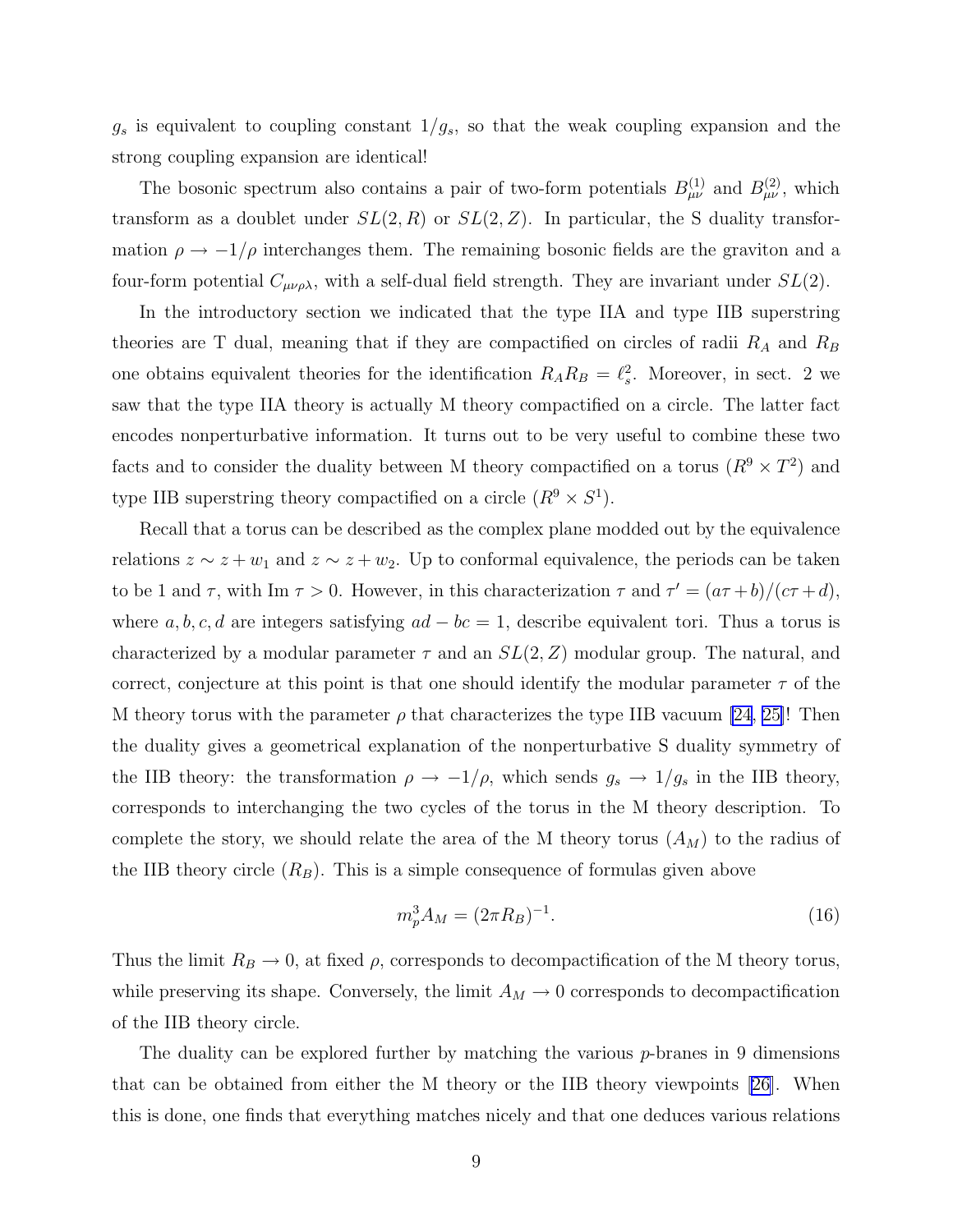<span id="page-10-0"></span>among tensions, such as

$$
T_{M5} = \frac{1}{2\pi} (T_{M2})^2.
$$
\n(17)

This relation was used earlier when we asserted that  $T_{M2} = 2\pi m_p^3$  and  $T_{M5} = 2\pi m_p^6$ .

Even more interesting is the fact that the IIB theory contains an infinite family of strings labelled by a pair of relatively prime integers  $(p, q)$  [\[24\]](#page-19-0). These integers correspond to string charges that are sources of the gauge fields  $B_{\mu\nu}^{(1)}$  and  $B_{\mu\nu}^{(2)}$ . The  $(1,0)$  string can be identified as the fundamental IIB string, while the  $(0, 1)$  string is the D-string. From this viewpoint, a  $(p, q)$  $(p, q)$  $(p, q)$  string can be regarded as a bound state of p fundamental strings and q D-strings [[27\]](#page-19-0). These strings have a very simple interpretation in the dual M theory description. They correspond to an M2-brane with one of its cycles wrapped around a  $(p, q)$  cycle of the torus. The minimal length of such a cycle is proportional to  $|p + q\tau|$ , and thus (using  $\tau = \rho$ ) one finds that the tension of a  $(p, q)$  string is given by

$$
T_{p,q} = 2\pi |p + q\rho|m_s^2.
$$
\n(18)

The normalization has been chosen to give  $T_{1,0} = 2\pi m_s^2$ . Then (for  $\theta = 0$ )  $T_{0,1} = 2\pi m_s^2/g_s$ , as expected. Note that decay is kinematically forbidden by charge conservation when  $p$  and q are relatively prime. When they have a common division  $n$ , the tension is the same as that of an n-string system. Whether or not there are threshold bound states is a nontrivial dynamical question, which has different answers in different settings. In this case there are no such bound states, which is why  $p$  and  $q$  should be relatively prime.

Imagine that you lived in the 9-dimensional world that is described equivalently as M theory compactified on a torus or as the type IIB superstring theory compactified on a circle. Suppose, moreover, you had very high energy accelerators with which you were going to determine the "true" dimension of spacetime. Would you conclude that 10 or 11 is the correct answer? If either  $A_M$  or  $R_B$  was very large in Planck units there would be a natural choice, of course. But how could you decide otherwise? The answer is that either viewpoint is equally valid. What determines which choice you make is which of the massless fields you regard as "internal" components of the metric tensor and which ones you regards as matter fields. Fields that are metric components in one description correspond to matter fields in the dual one.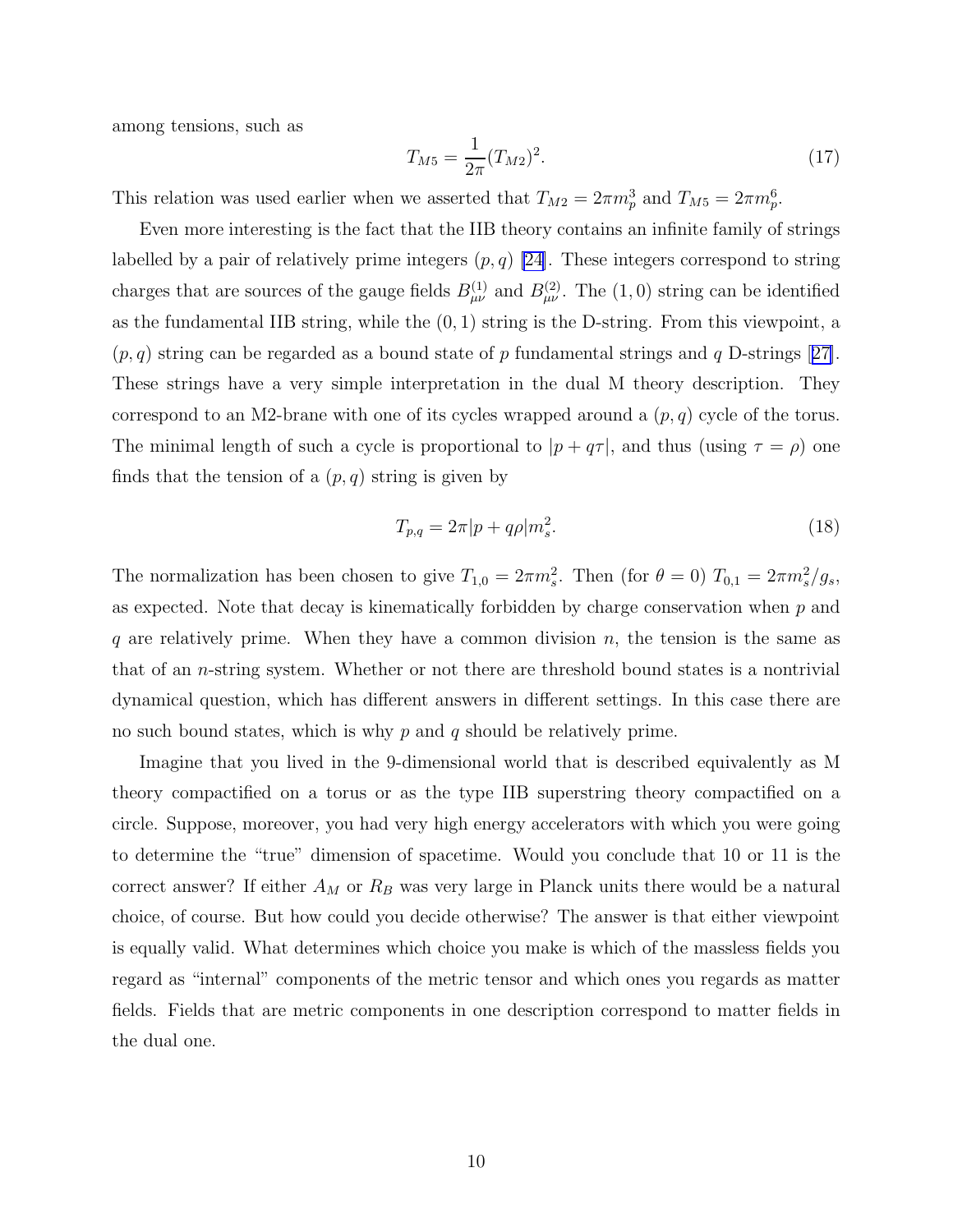#### 4 U Dualities

Maximal supergravity theories (ones with 32 conserved supercharges) typically have a noncompact global symmetry group  $G$ . For example, in the case of type IIB supergravity in ten dimensions the group is  $SL(2, R)$ . When one does dimensional reduction one finds larger groups in lower dimensions. For example,  $\mathcal{N} = 8$  supergravity in four dimensions has a noncompact E<sub>7</sub> symmetry [\[28](#page-19-0)]. More generally, for  $D = 11 - d$ ,  $3 \le d \le 8$ , one finds a maximally noncompact form of  $E_d$ , denoted  $E_{d,d}$ . These are statements about classical field theory. The corresponding statement about superstring theory/M theory is that if we toroidally compactify M theory on  $R^D \times T^d$  or type IIB superstring theory on  $R^D \times T^{d-1}$ , the resulting moduli space of theories is invariant under an infinite discrete U duality group. The group, denoted  $E_d(Z)$ , is a maximal discrete subgroup of the noncompact  $E_{d,d}$  symmetry group of the corresponding supergravity theory[[23\]](#page-19-0). An example that we will focus on below is

$$
E_3(Z) = SL(3, Z) \times SL(2, Z). \tag{19}
$$

The U duality groups are generated by the Weyl subgroup of  $E_{d,d}$  plus discrete shifts of axion-like fields. The subgroup  $SL(d, Z) \subset E_d(Z)$  can be understood as the geometric duality (modular group) of  $T<sup>d</sup>$  in the M theory picture. This generalizes the  $SL(2, Z)$ discussed in the preceding section. The subgroup  $SO(d-1, d-1; Z) \subset E_d(Z)$  is the T duality group of type IIB superstring theory compactified on  $T^{d-1}$ . These two subgroups intertwine nontrivially to generate the entire  $E_d(Z)$  U duality group.

Suppose we wish to focus on M theory and disregard type IIB superstring theory. Then we have a geometric understanding of the  $SL(d, Z)$  subgroup of  $E_d(Z)$  from considering M theory on  $R^{11-d} \times T^d$ . But what does the rest of  $E_d(Z)$  imply? To address this question it will suffice to consider the first nontrivial case to which it applies, which is  $d = 3$ . In this case the U duality group is  $SL(3, Z) \times SL(2, Z)$ . The first factor is geometric from the M theory viewpoint and nongeometric from the IIB viewpoint, whereas the second factor is geometric from the IIB viewpoint and nongeometric from the M theory viewpoint. So the question boils down to understanding the implication of the  $SL(2, Z)$  duality in the M theory construction. Specifically, we want to understand the nontrivial  $\tau \to -1/\tau$  transformation.

To keep the story as simple as possible, we will take the  $T<sup>3</sup>$  to be rectilinear with radii  $R_1, R_2, R_3$  (*i.e.*,  $g_{ij} \sim R_i^2 \delta_{ij}$ ) and assume that  $C_{123} = 0$ . Let us suppose that  $R_3$  corresponds to the "eleventh" dimension that takes us to the IIA theory. Then we have IIA theory on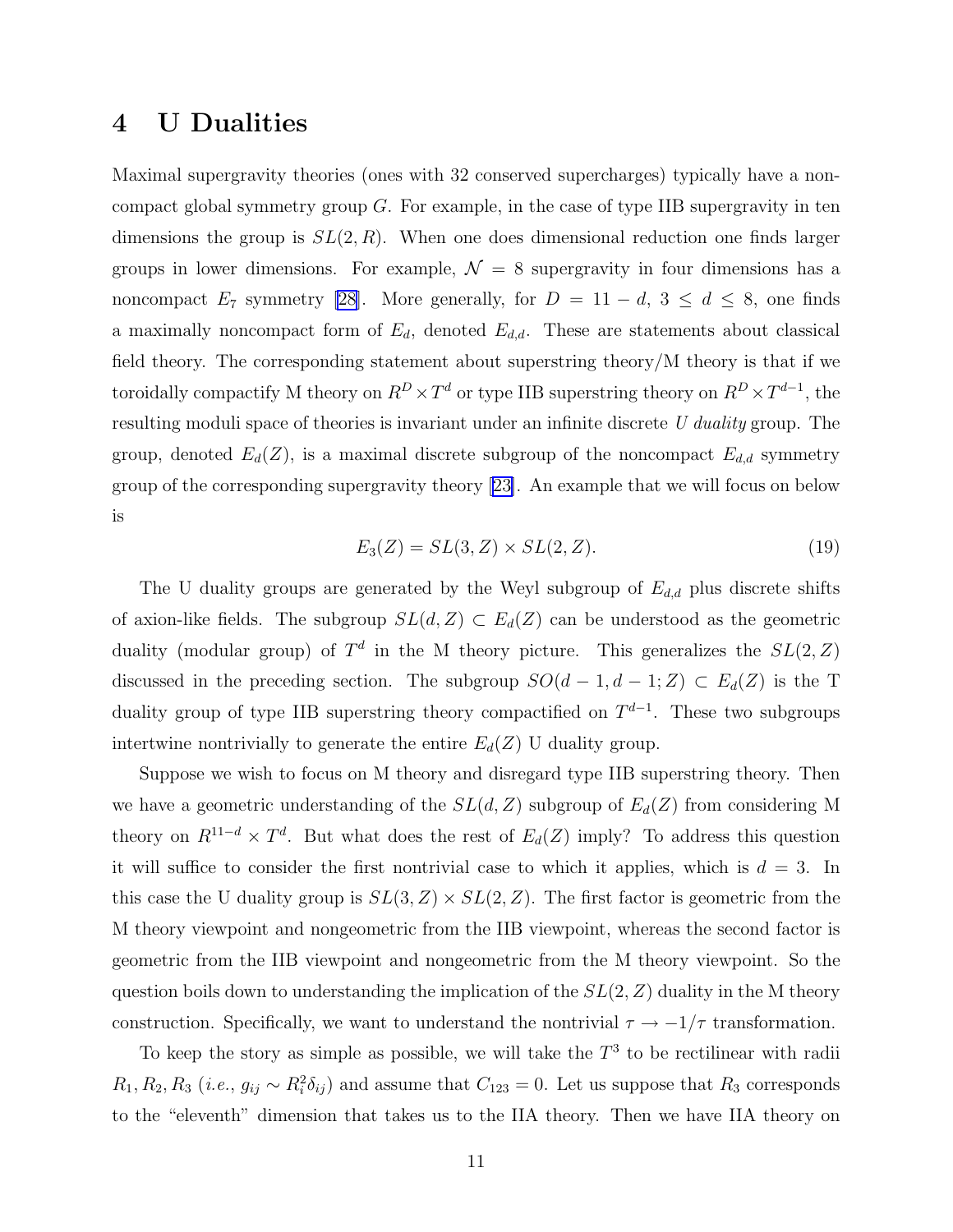<span id="page-12-0"></span>a torus with radii  $R_1$  and  $R_2$ . The nongeometric duality of M theory is T duality of IIA theory. T duality gives a mapping to an equivalent point in the moduli space for which

$$
R_i \to R'_i = \frac{\ell_s^2}{R_i} = \frac{\ell_p^3}{R_3 R_i} \quad i = 1, 2,
$$
\n(20)

with  $\ell_s$  unchanged. Note that we have used eq. ([4](#page-5-0)), reexpressed as  $\ell_p^3 = R_3 \ell_s^2$ . Under a T duality the string coupling constant also transforms. The rule is that the coupling of the effective theory (8d in this case) is invariant:

$$
\frac{1}{g_8^2} = 4\pi^2 \frac{R_1 R_2}{g_s^2} = 4\pi^2 \frac{R_1 R_2'}{(g_s')^2}.
$$
\n(21)

Thus

$$
g'_{s} = \frac{g_{s} \ell_{s}^{2}}{R_{1} R_{2}}.
$$
\n(22)

What does this imply for the radius of the eleventh dimension  $R_3$ ? Using eq. ([5\)](#page-6-0),

$$
R_3 = g_s \ell_s \to R'_3 = g'_s \ell_s. \tag{23}
$$

Thus

$$
R_3' = \frac{g_s \ell_s^3}{R_1 R_2} = \frac{\ell_p^3}{R_1 R_2}.
$$
\n(24)

However, the 11d Planck length also transforms, because

$$
\ell_p^3 = g_s \ell_s^3 \to (\ell_p')^3 = g_s' \ell_s^3 \tag{25}
$$

implies that

$$
(\ell_p')^3 = \frac{g_s \ell_s^5}{R_1 R_2} = \frac{\ell_p^6}{R_1 R_2 R_3}.
$$
\n(26)

The perturbative IIA description is only applicable for  $R_3 \ll R_1, R_2$ . However, even though T duality was originally discovered in perturbation theory, it is supposed to be an exact nonperturbative property. Therefore this duality mapping should be valid as an exact symmetry of M theory without any restriction on the radii. Another duality is an interchange of circles, such as  $R_3 \leftrightarrow R_1$ . This corresponds to the nonperturbative S duality of the IIB theory, as we discussed earlier. Combining these dualities we obtain the desired nongeometric duality of M theory on  $T^3$  [\[29\]](#page-19-0). It is given by

$$
R_1 \to \frac{\ell_p^3}{R_2 R_3},\tag{27}
$$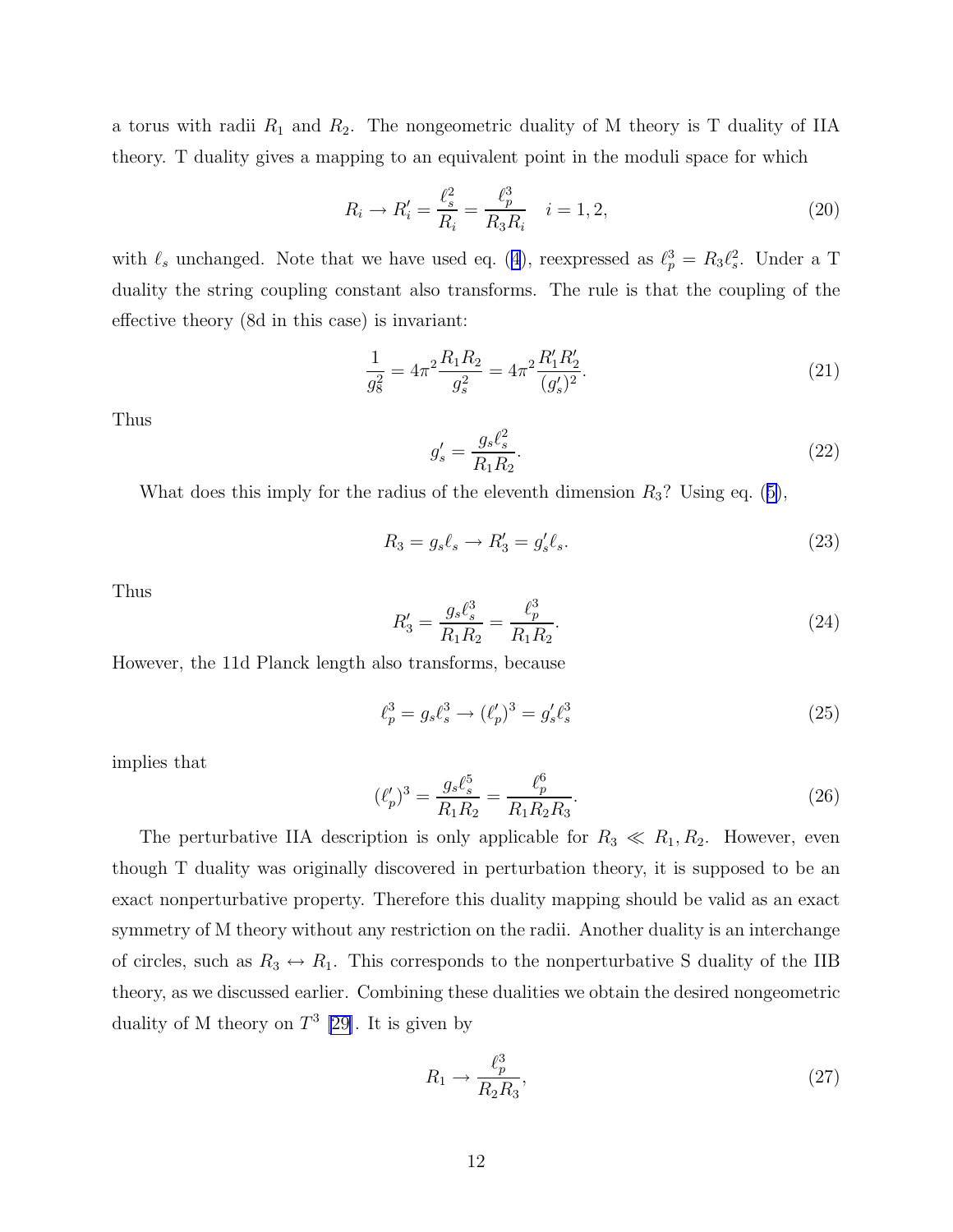and cyclic permutations, accompanied by

$$
\ell_p^3 \to \frac{\ell_p^6}{R_1 R_2 R_3}.\tag{28}
$$

Equations [\(27](#page-12-0)) and (28) have a nice interpretation. Equation ([27\)](#page-12-0) implies that

$$
\frac{1}{R_1} \to (2\pi R_2)(2\pi R_3)T_{M2}.\tag{29}
$$

Thus it interchanges Kaluza–Klein excitations with wrapped supermembrane excitations. It follows that these six 0-branes belong to the (3, 2) representation of the U-duality group. Equation (28) implies that

$$
T_{M2} \to (2\pi R_1)(2\pi R_2)(2\pi R_3)T_{M5}.
$$
\n(30)

Therefore it interchanges an unwrapped M2-brane with an M5-brane wrapped on the  $T^3$ . Thus these two 2-branes belong to the  $(1, 2)$  representation of the U-duality group. This basic nongeometric duality of M theory, combined with the geometric ones, generates the entire U duality group in every dimension. It is a property of quantum M theory that goes beyond what can be understood from the effective 11d supergravity, which is geometrical.

This analysis has been extended to allow  $C_{123} \neq 0$  [\[30\]](#page-19-0). In this case there are indications that the torus should be considered to be noncommutative [[31](#page-19-0)].

# 5 The D3-Brane and  $\mathcal{N}=4$  Gauge Theory

D-branes have a number of special properties, which make them especially interesting. By definition, they are branes on which strings can end—D stands for *Dirichlet* boundary conditions. The end of a string carries a charge, and the D-brane world-volume theory contains a  $U(1)$  gauge field that carries the associated flux. When n Dp-branes are coincident, or parallel and nearly coincident, the associated  $(p + 1)$ -dimensional world-volume theory is a  $U(n)$  gauge theory. The  $n^2$  gauge bosons  $A_{\mu}^{ij}$  and their supersymmetry partners arise as the ground states of oriented strings running from the *i*th  $Dp$ -brane to the *j*th  $Dp$ -brane. The diagonal elements, belonging to the Cartan subalgebra, are massless. The field  $A^{ij}_{\mu}$  with  $i \neq j$  has a mass proportional to the separation of the *i*th and *j*th branes. This separation is described by the vev of a corresponding scalar field in the world-volume theory.

The  $U(n)$  gauge theory associated with a stack of n D<sub>p</sub>-branes has maximal supersymmetry (16 supercharges). The low-energy effective theory, when the brane separations are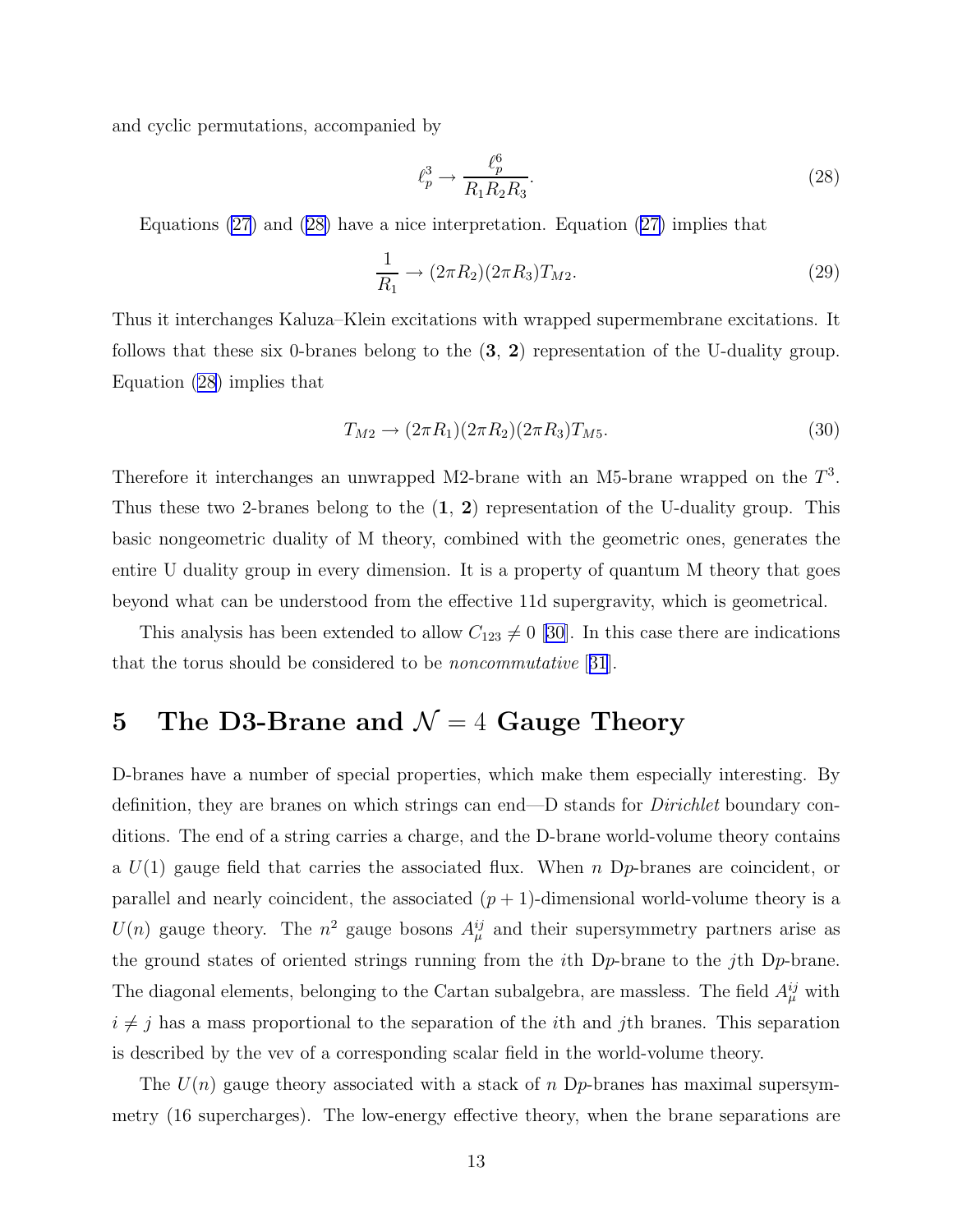small compared to the string scale, is supersymmetric Yang–Mills theory. These theories can be constructed by dimensional reduction of 10d supersymmetric  $U(n)$  gauge theory to  $p + 1$  dimensions. In fact, that is how they originally were constructed [\[10](#page-18-0)]. For  $p \leq 3$ , the low-energy effective theory is renormalizable and defines a consistent quantum theory. For  $p = 4, 5$  there is good evidence for the existence nongravitational quantum theories that reduce to the gauge theory in the infrared. For  $p \geq 6$ , it appears that there is no decoupled nongravitational quantum theory [\[32\]](#page-19-0).

A case of particular interest, which we shall now focus on, is  $p = 3$ . A stack of n D3-branes in type IIB superstring theory has a decoupled  $\mathcal{N} = 4$ ,  $d = 4 U(n)$  gauge theory associated to it. This gauge theory has a number of special features. For one thing, due to boson–fermion cancellations, there are no UV divergences at any order of perturbation theory. The beta function  $\beta(q)$  is identically zero, which implies that the theory is scale invariant (aside from scales introduced by vevs of the scalar fields). In fact,  $\mathcal{N} = 4$ ,  $d = 4$  gauge theories are conformally invariant. The conformal invariance combines with the supersymmetry to give a superconformal symmetry, which contains 32 fermionic generators. Half are the ordinary linearly realized supersymmetrics, and half are nonlinearly realized ones associated to the conformal symmetry. The name of the superconformal group in this case is  $SU(4|4)$ . Another important property of  $\mathcal{N} = 4$ ,  $d = 4$  gauge theories is electric-magnetic duality [\[33\]](#page-19-0). This extends to an  $SL(2, Z)$  group of dualities. To understand these it is necessary to include a vacuum angle  $\theta_{YM}$  and define a complex coupling

$$
\tau = \frac{\theta_{YM}}{2\pi} + i \frac{4\pi}{g_{YM}^2}.\tag{31}
$$

Under  $SL(2, Z)$  transformations this coupling transforms in the usual nonlinear fashion  $\left(\tau \to \frac{a\tau+b}{c\tau+d}\right)$  and the electric and magnetic fields transform as a doublet. Note that the conformal invariance ensures that  $\tau$  is a meaningful scale-independent constant.

Now consider the  $\mathcal{N} = 4$   $U(n)$  gauge theory associated to a stack of n D3-branes in type IIB superstring theory. There is an obvious identification, that turns out to be correct. Namely, the  $SL(2, Z)$  duality of the gauge theory is induced from that of the ambient type IIB superstring theory. In particular, the  $\tau$  parameter of the gauge theory is the value of the complex scalar field  $\rho$  of the string theory. This makes sense because  $\rho$  is constant in the field configuration associated to a stack of D3-branes. The D3-branes themselves are invariant under  $SL(2, Z)$  transformations. Only the parameter  $\tau = \rho$  changes, but it is transformed to an equivalent value. All other fields, such as  $B_{\mu\nu}^{(i)}$ , which are not invariant, vanish in this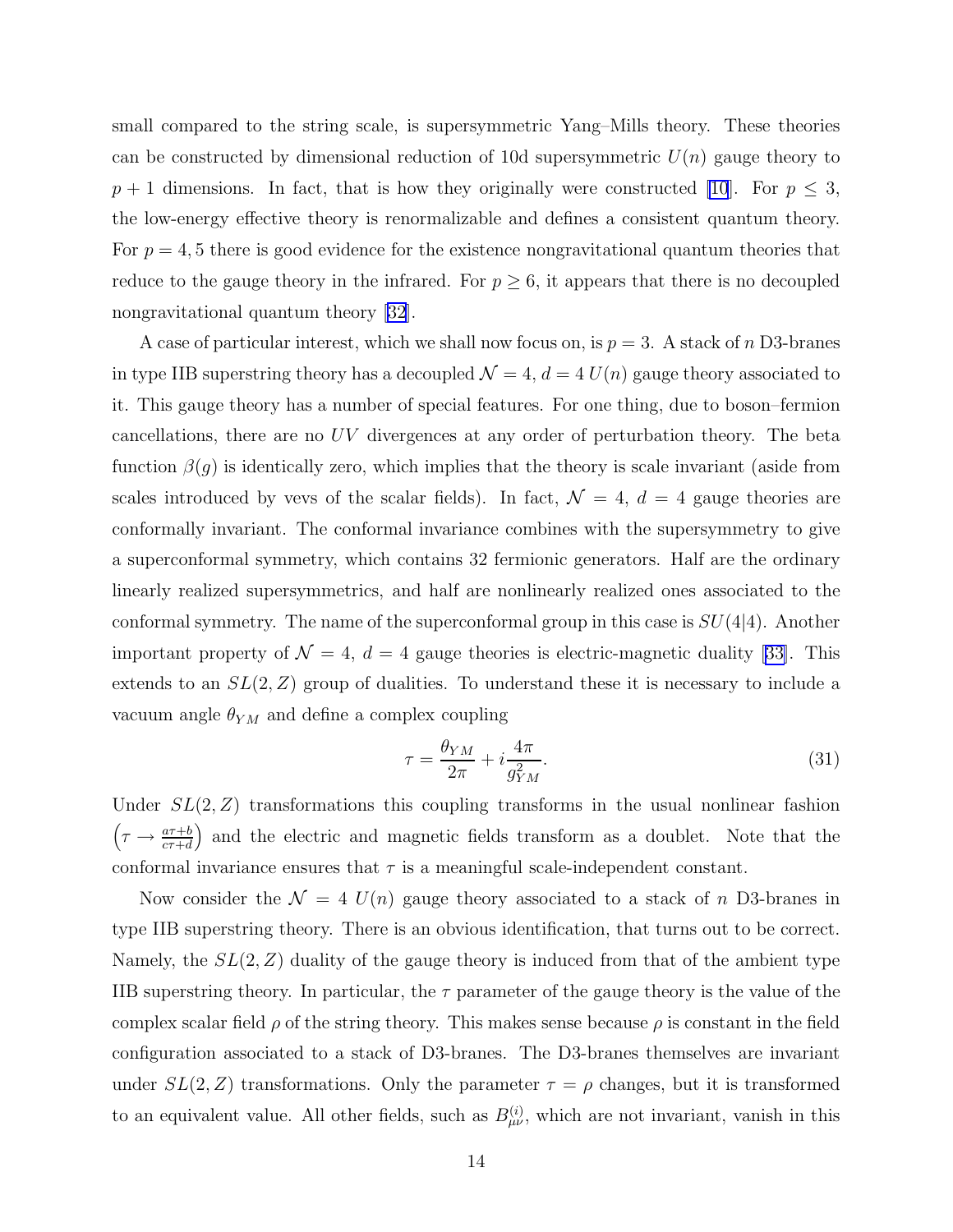<span id="page-15-0"></span>case.

As we have said, a fundamental (1, 0) string can end on a D3-brane. But by applying a suitable  $SL(2, Z)$  transformation, this configuration is transformed to one in which a  $(p, q)$ string—with p and q relatively prime—ends on the D3-brane. The charge on the end of this string describes a dyon with electric charge  $p$  and magnetic  $q$ , with respect to the appropriate gauge field. More generally, for a stack of n D3-branes, any pair can be connected by a  $(p, q)$ string. The mass is proportional to the length of the string times its tension, which we saw is proportional to  $|p + q\rho|$ . In this way one sees that the electrically charged particles, described by fundamental fields, belong to infinite  $SL(2, Z)$  multiplets. The other states are nonperturbative excitations of the gauge theory. The field configurations that describe them preserve half of the supersymmetry. As a result their masses saturate a BPS bound and are given exactly by the considerations described above.

An interesting question, whose answer was unknown until recently, is whether  $\mathcal{N} = 4$ gauge theories in four dimensions also admit nonperturbative excitations that preserve 1/4 of the supersymmetry. To explain the answer, it is necessary to first make a digression to consider three-string junctions.

As we have seen, type IIB superstring theory contains an infinite multiplet of strings labelled by a pair of relatively prime integers  $(p, q)$ . Three strings, with charges  $(p_i, q_i)$ ,  $i = 1, 2, 3$ , can meet at a point provided that charge is conserved [\[34](#page-20-0), [35\]](#page-20-0). This means that

$$
\sum p_i = \sum q_i = 0,\tag{32}
$$

if the three strings are all oriented inwards. (This is like momentum conservation in an ordinary Feynman diagram.) Such a configuration is stable, and preserves 1/4 of the ambient supersymmetry provided that the tensions balance. It is easy to see how this can be achieved. If one regards the plane of the junction as a complex plane and orients the direction of a  $(p, q)$  string by the phase of  $p + q\tau$ , then eqs. [\(18\)](#page-10-0) and (32) ensure a force balance.

The three-string junction has an interesting dual M theory interpretation. If one of the directions perpendicular to the plane of the junction is taken to be a circle, then we have a string junction in nine dimensions. This must have a dual interpretation in terms of M theory compactified on a torus. We have already seen that a  $(p, q)$  string corresponds to an M2-brane with one of its cycles wrapped on a  $(p, q)$  cycle of the torus. So now we join three such cylindrical membranes together. Altogether we have a single smooth M2-brane forming a Y, like a junction of pipes. The three arms are wrapped on  $(p_i, q_i)$  cycles of the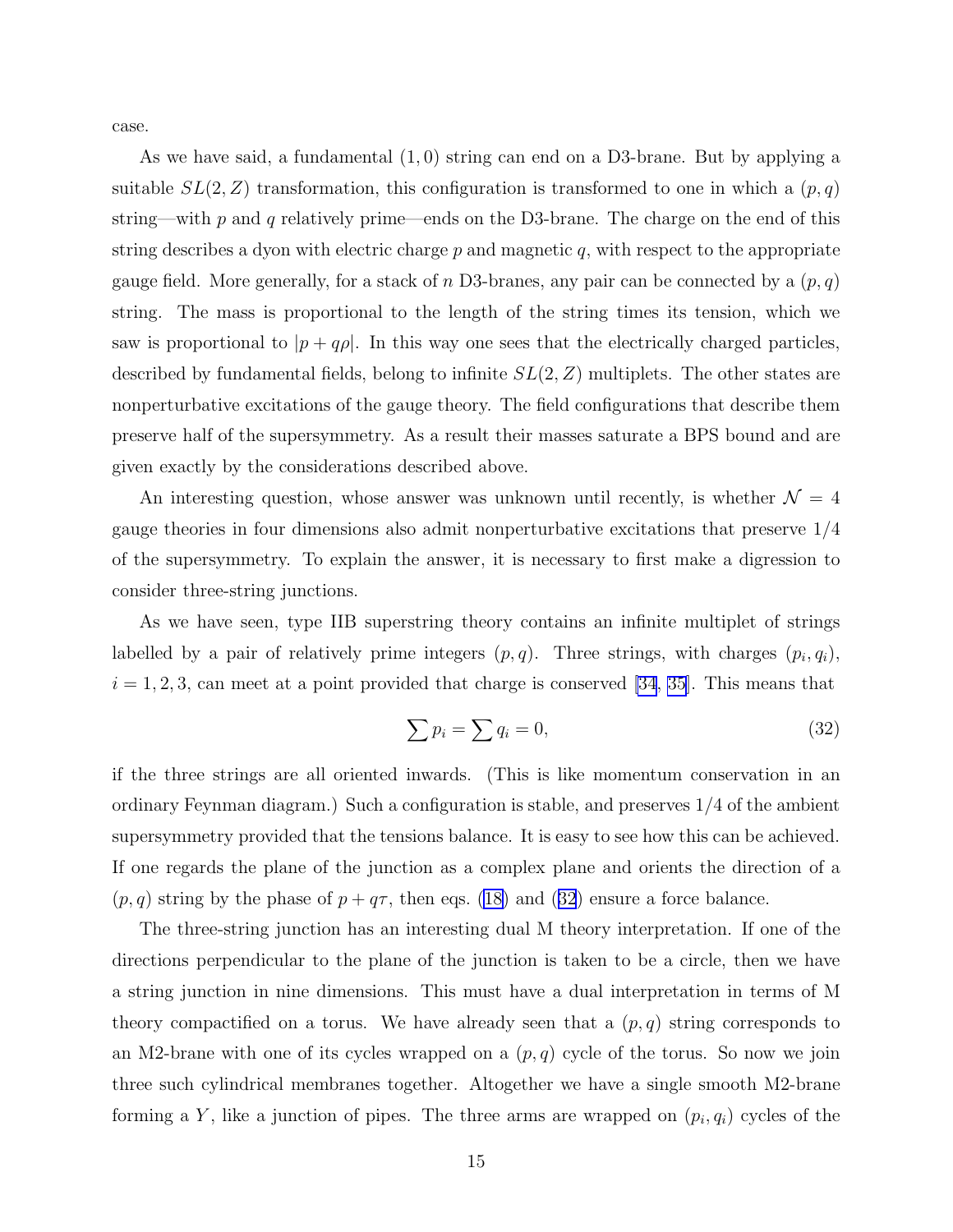torus. This is only possible topologically when eq. [\(32](#page-15-0)) is satisfied.

We can now describe a pretty construction of  $1/4$  BPS states in  $\mathcal{N}=4$  gauge theory, due to Bergman[[36\]](#page-20-0). Such a state is described by a 3-string junction, with the three prongs terminating on three different D3-branes. This is only possible for  $n \geq 3$ , which is a necessary condition for  $1/4$  BPS states. The mass of such a state is given by summing the lengths of each string segment weighted by its tension. This gives a result in agreement with the BPS formula. Clearly this is just the beginning of a long story, since the simple picture we have described can be generalized to arbitrarily complicated string webs. So long as the web is in a plane, charges are conserved at the junctions, and all string segments are oriented in the way we have described, the configuration will be 1/4 BPS. Remarkably, arbitrarily highspins can occur. There are simple rules for determining them [[37\]](#page-20-0). When the web is nonplanar, supersymmetry is completely broken, and reliable mass calculations become difficult. However, one should still be able to achieve a reliable qualitative understanding of such excitations. In general, there are regions of moduli space in which such nonsupersymmetric states are stable.

#### 6 Conclusion

In this brief review we have described some of the interesting advances in understanding superstring theory that have taken place in the past few years. Many others, such as studies of black hole entropy, have not even been mentioned. The emphasis has been on the nonperturbative appearance of an eleventh dimension in type IIA superstring theory, as well as its implications when combined with superstring T dualities. In particular, we argued that there should be a consistent quantum vacuum, whose low-energy effective description is given by 11d supergravity. The relevant quantum theory – called M theory – has important features, such as the nongeometric U duality described in section 4, that go beyond what can be understood within ordinary (nonrenormalizable) 11d supergravity.

What we have described makes a convincing self-consistent picture, but it does not constitute a complete formulation of M theory. In the past two years there have been some major advances in that direction, which we will briefly mention here. The first, which goes by the name of Matrix Theory [\[38](#page-20-0)], bases a formulation of M theory in flat 11d spacetime in terms of the supersymmetric quantum mechanics of N D0-branes in the large N limit. This proposal has been generalized to include an interpretation for finite N. In that case Susskind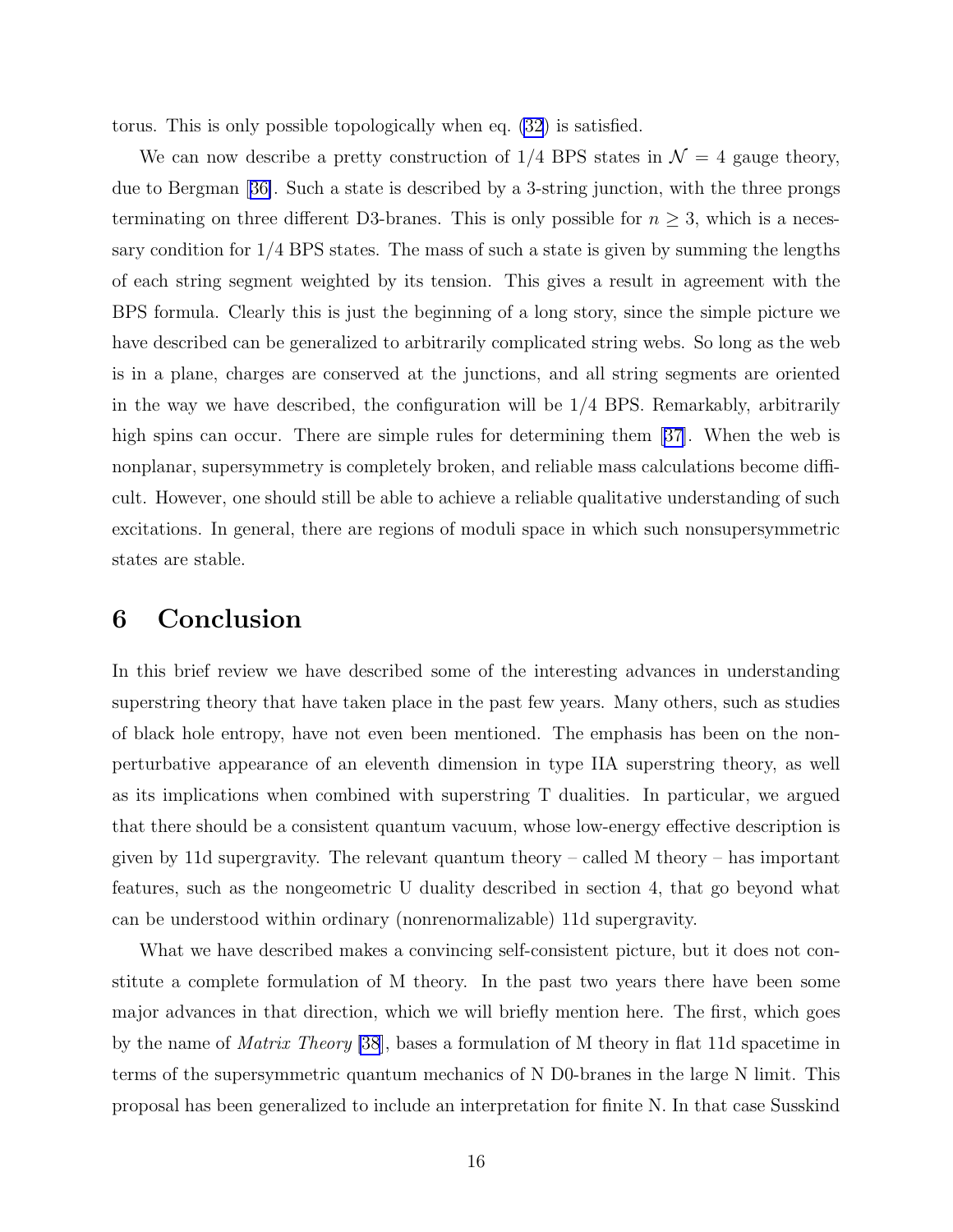<span id="page-17-0"></span>has proposed an identification with *discrete light-cone quantization* of M theory, in which there are N units of momentum along a null compact direction [\[39\]](#page-20-0). Both versions of Matrix Theory have passed all tests that have been carried out, some of which are very nontrivial. At times there appeared to be discrepancies, but these were all the result of subtle errors that have now been tracked down. The construction has a nice generalization to describe compactification of M theory on a torus  $T<sup>n</sup>$  [\[40\]](#page-20-0). However, it does not seem to be useful for  $n > 5$  $n > 5$  $n > 5$  [[32\]](#page-19-0), and other compactification manifolds are (at best) awkward to handle. Another shortcoming of this approach is that it treats the eleventh dimension differently from the other ones.

Another proposal relating superstring and M theory backgrounds to large N limits of certain field theories has been put forward recently by Maldacena[[41\]](#page-20-0) and made more precise byothers  $[42]$  $[42]$  $[42]$ . In this approach, there is a conjectured duality (*i.e.*, equivalence) between a conformally invariant field theory  $(CFT)$  in n dimensions and type IIB superstring theory or M theory on an Anti-de-Sitter space (AdS) in  $n + 1$  dimensions. The remaining  $9 - n$  or  $10-n$  dimensions form a compact space, the simplest cases being spheres. The three examples with unbroken supersymmetry are  $AdS_5 \times S^5$ ,  $AdS_4 \times S^7$ , and  $AdS_7 \times S^4$ . This approach is sometimes referred to as  $AdS/CFT$  duality. This is an extremely active and very promising subject. It has already taught us a great deal about the large N behavior of various gauge theories. As usual, the easiest theories to study are ones with a lot of supersymmetry, but it appears that in this approach supersymmetry breaking is more accessible than in previous ones. For example, it might someday be possible to construct the QCD string in terms of a dual AdS gravity theory, and use it to carry out numerical calculations of the hadron spectrum. Indeed, there have already been some preliminary steps in this direction[[43\]](#page-20-0).

Despite all of the successes that have been achieved in advancing our understanding of superstring theory and M theory, there clearly is still a long way to go. In particular, despite much effort and several imaginative proposals, we still do not have a convincing mechanism for ensuring the vanishing (or extreme smallness) of the cosmological constant for nonsupersymmetric vacua. Superstring theory is a field with very ambitious goals. The remarkable fact is that they still seem to be realistic. However, it may take a few more revolutions before they are attained.

#### References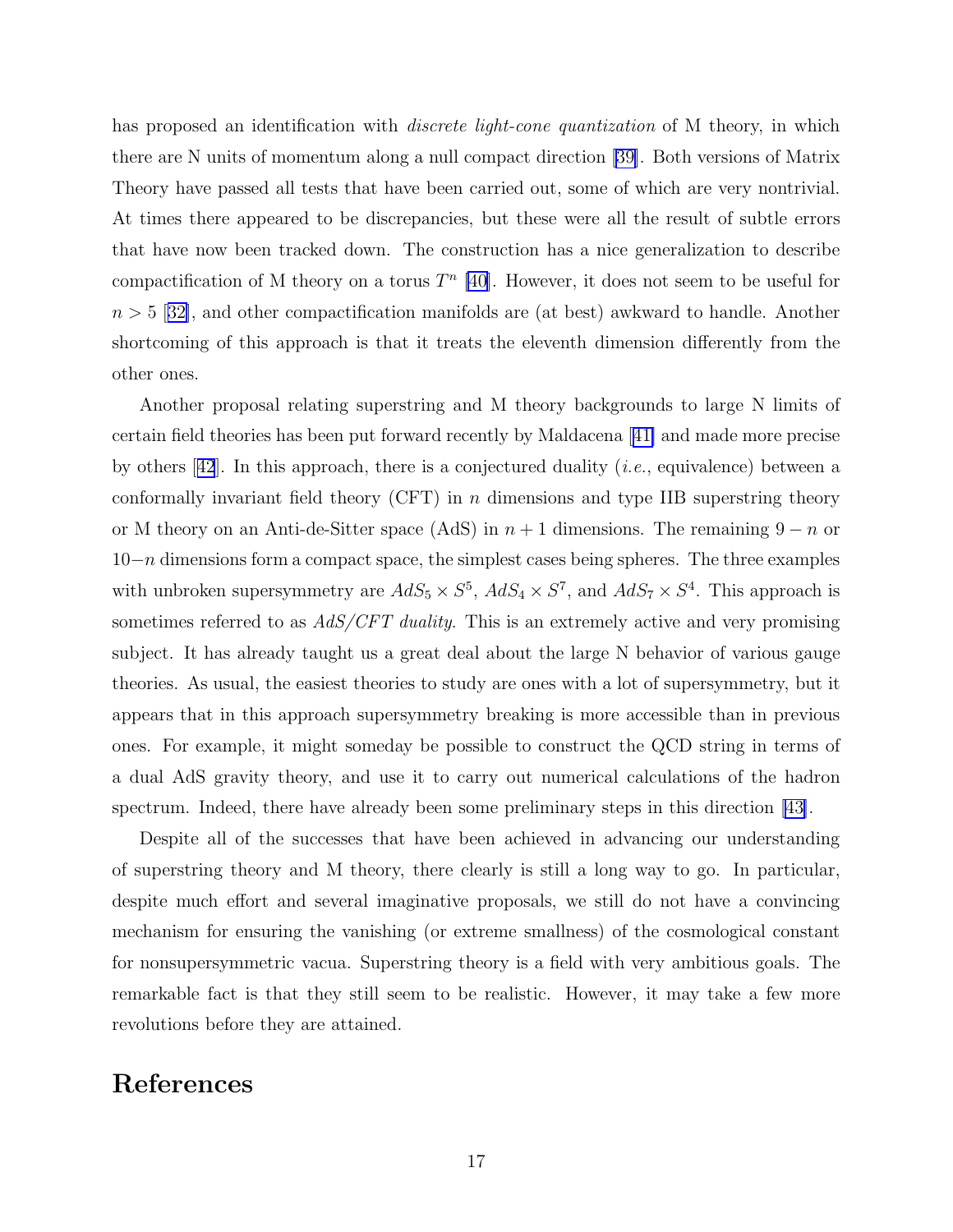- <span id="page-18-0"></span>[1] A. Sen, [hep-th/9802051](http://arXiv.org/abs/hep-th/9802051).
- [2] M.B. Green and J.H. Schwarz, Phys. Lett. 149B (1984) 117.
- [3] D.J. Gross, J.A. Harvey, E. Martinec, and R. Rohm, Phys. Rev. Lett. 54 (1985) 502.
- [4] P. Candelas, G.T. Horowitz, A. Strominger, and E. Witten, Nucl. Phys. B258 (1985) 46.
- [5] M.B. Green and J.H. Schwarz, *Phys. Lett.* **109B** (1982) 444.
- [6] M.B. Green and J.H. Schwarz, Phys. Lett. 151B (1985) 21; Nucl. Phys. B255 (1985) 93.
- [7] For a review see A. Giveon, M. Porrati, and E. Rabinovici, Phys. Rept. 244 (1994) 77, [hep-th/9401139](http://arXiv.org/abs/hep-th/9401139).
- [8] P. Ginsparg, Phys. Rev. D35 (1987) 648; M. Dine, P. Huet, and N. Seiberg, Nucl. Phys. B322 (1989) 301.
- [9] A. Salam and E. Sezgin, eds., Supergravities in Diverse Dimensions, reprints in 2 vols., World Scientific (1989).
- [10] L. Brink, J.H. Schwarz, and J. Scherk, Nucl. Phys. B121 (1977) 77; F. Gliozzi, J. Scherk, and D. Olive, Nucl. Phys. B122 (1977) 253.
- $[11]$  E. Cremmer, B. Julia, and J. Scherk, *Phys. Lett.* **76B** (1978) 409.
- [12] P. Hořava and E. Witten, *Nucl. Phys.* **B460** (1996) 506, [hep-th/9510209](http://arXiv.org/abs/hep-th/9510209).
- [13] E. Witten, Nucl. Phys. B443 (1995) 85, [hep-th/9503124](http://arXiv.org/abs/hep-th/9503124).
- [14] C. Campbell and P. West, Nucl. Phys. B243 (1984) 112; M. Huq and M. Namazie, Class. Quantum Grav. 2 (1985) 293; F. Giani and M. Pernici, Phys. Rev. D30 (1984) 325.
- [15] E. Bergshoeff, E. Sezgin, and P.K. Townsend, Phys. Lett. B189 (1987) 75.
- [16] M.J. Duff, P.S. Howe, T. Inami, and K.S. Stelle, Phys. Lett. B191 (1987) 70.
- [17] M.B. Green and J.H. Schwarz, Phys. Lett. 136B (1984) 367.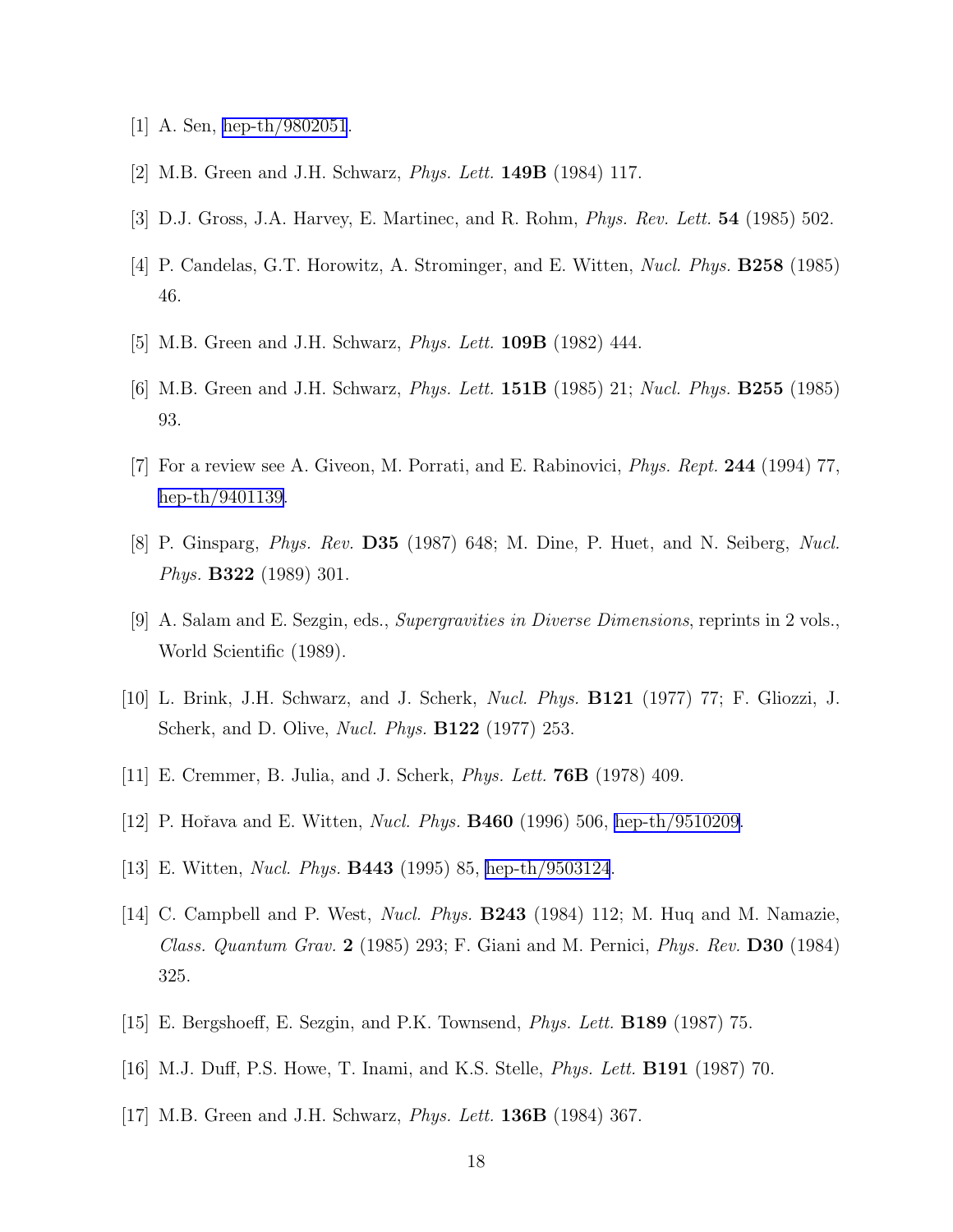- <span id="page-19-0"></span>[18] P.K. Townsend, Phys. Lett. B350 (1995) 184, [hep-th/9501068.](http://arXiv.org/abs/hep-th/9501068)
- [19] G.T. Horowitz and A. Strominger, Nucl. Phys. B360 (1991) 197.
- [20] J. Polchinski, Phys. Rev. Lett. 75 (1995) 4724, [hep-th/9510017](http://arXiv.org/abs/hep-th/9510017); p. 293 in Fields, Strings, and Duality (TASI 96), eds. C. Efthimiou and B. Greene, World Scientific 1997, [hep-th/9611050.](http://arXiv.org/abs/hep-th/9611050)
- [21] L. Alvarez-Gaumé and E. Witten, *Nucl. Phys.* **B234** (1983) 269.
- [22] J.H. Schwarz and P.C. West, Phys. Lett. 126B (1983) 301; J.H. Schwarz, Nucl. Phys. B226 (1983) 269; P. Howe and P. West, Nucl. Phys. B238 (1984) 181.
- [23] C. Hull and P. Townsend, Nucl. Phys. B438 (1995) 109, [hep-th/9410167.](http://arXiv.org/abs/hep-th/9410167)
- [24] J.H. Schwarz, Phys. Lett. B360 (1995) 13, Erratum: Phys. Lett. B364 (1995) 252, [hep-th/9508143](http://arXiv.org/abs/hep-th/9508143).
- [25] P.S. Aspinwall, Nucl. Phys. Proc. Suppl. 46 (1996) 30, [hep-th/9508154.](http://arXiv.org/abs/hep-th/9508154)
- [26] J.H. Schwarz, *Phys. Lett.* **B367** (1996) 97, [hep-th/9510086](http://arXiv.org/abs/hep-th/9510086).
- [27] E. Witten, Nucl. Phys. B460 (1996) 335, [hep-th/9510135](http://arXiv.org/abs/hep-th/9510135).
- [28] E. Cremmer and B. Julia, Phys. Lett. 80B (1978) 48; Nucl. Phys. B159 (1979) 141.
- [29] S. Elitzur, A. Giveon, D. Kutasov, and E. Rabinovici, Nucl. Phys. B509 (1998) 122, [hep-th/9707217](http://arXiv.org/abs/hep-th/9707217); M. Blau and M. O'Loughlin, [hep-th/9712047](http://arXiv.org/abs/hep-th/9712047).
- [30] N.A. Obers, B. Pioline, and E. Rabinovici, [hep-th/9712084.](http://arXiv.org/abs/hep-th/9712084)
- [31] A. Connes, M. Douglas, and A. Schwarz, *J. High Energy Phys.* **02** (1998) 003, [hep](http://arXiv.org/abs/hep-th/9711162)[th/9711162](http://arXiv.org/abs/hep-th/9711162); M. Douglas and C. Hull, J. High Energy Phys.  $\mathbf{02}$  (1998) 008, [hep](http://arXiv.org/abs/hep-th/9711165)[th/9711165](http://arXiv.org/abs/hep-th/9711165).
- [32] A. Sen, [hep-th/9709220;](http://arXiv.org/abs/hep-th/9709220) N. Seiberg, Phys. Rev. Lett. 79 (1997) 3577, [hep-th/9710009.](http://arXiv.org/abs/hep-th/9710009)
- [33] C. Montonen and D. Olive, *Phys. Lett.* **B72** (1977) 117; P. Goddard, J. Nuyts, and D. Olive, Nucl. Phys. B125 (1977) 1; H. Osborne, Phys. Lett. B83 (1979) 321.